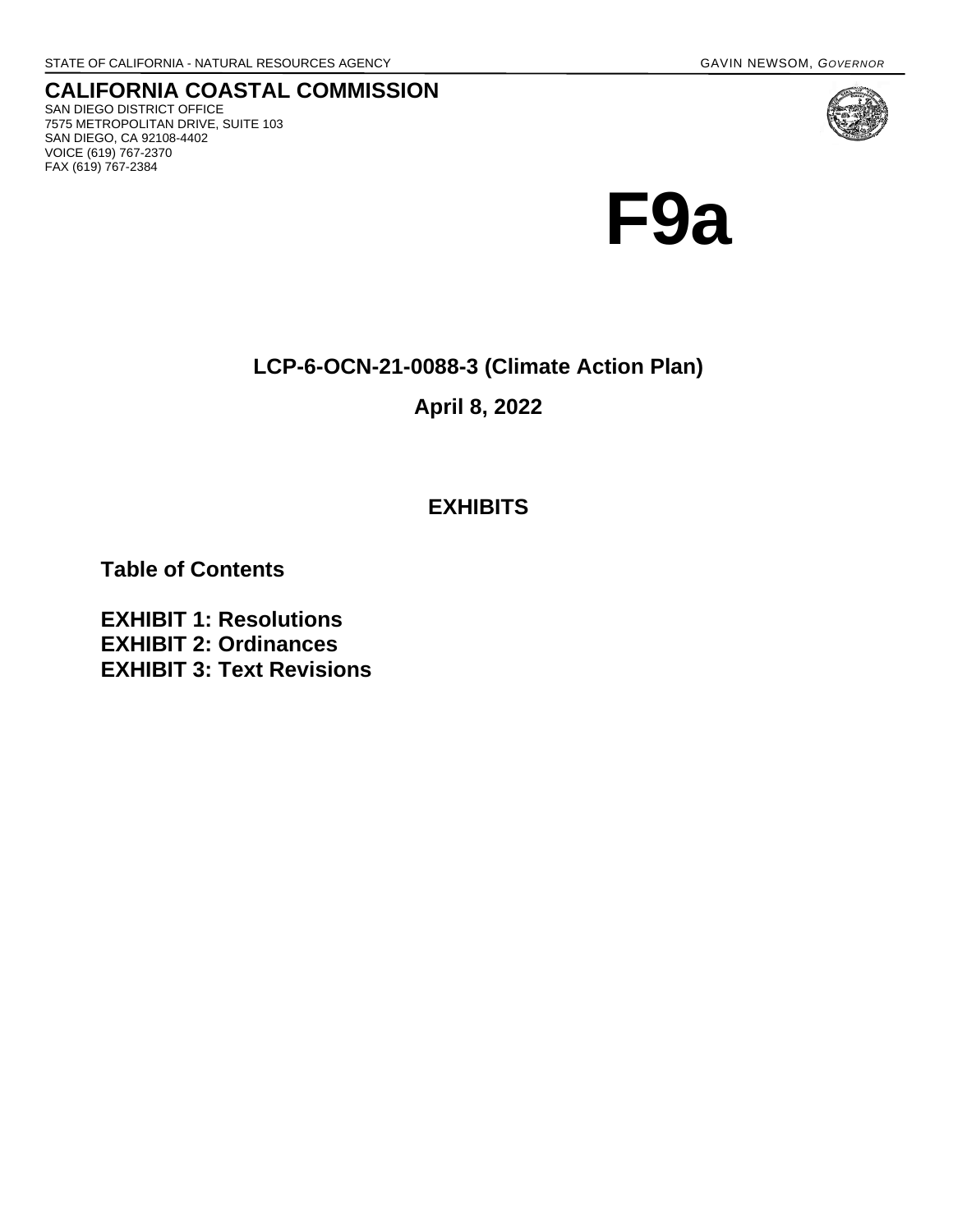#### **RESOLUTION NO.** 20-R0458-l

### **RESOLUTION OF THE CITY COUNCIL OF THE CITY OF OCEANSIDE AMENDING THE IMPLEMENTING DOCUMENT OF THE LOCAL COASTAL PROGRAM TO ESTABLISH RENEWABLE ENERGY REQUIREMENTS FOR NEW DEVELOPMENT AND REQUESTING CALIFORNIA COASTAL COMMISSION CERTIFICATION OF SAID AMENDMENT**

### **(City of Oceanside -Applicant)**

#### **(LCP A20-00003)**

WHEREAS, the California Coastal Act (Public Resources Code §30000, et seq.) (the "Coastal Act") requires that the City adopt a Local Coastal Program (LCP) which meets the requirements of the Coastal Act at the local level and implements its provisions and policies;

WHEREAS, on January 25, 1985, the California Coastal Commission ("Commission") approved with suggested modifications, the City's Land Use Plan ("LUP") and, pursuant to 16 Public Resources Code §30512.2, found the City's LUP to be consistent with the policies and  $\begin{array}{c|c|c|c|c|c} \hline 17 & \hline \end{array}$  requirements of Chapter 3 of the Coastal Act and to meet the basic stated goals specified in  $_{18}$  ||Public Resources Code §30001.5;

19 WHEREAS, the Planning Division has prepared amendments to Article 30 of the Zoning 20 ||Ordinance to establish requirements for new development projects to incorporate renewable  $21$  ||energy facilities and solar ready design consistent with the City's Climate Action Plan; and

22 WHEREAS, the City seeks to establish the amended text of Article 30 (Section 3047) as 23 || part of the implementing documents of the Local Coastal Program; and

24 | WHEREAS, on May 18, 2020, the Planning Commission conducted a duly-advertised  $25$  public hearing as prescribed by law and recommended City Council approval of said  $26$  ||recommendations; and

WHEREAS, a Notice of Exemption was prepared by the Resource Officer of the City of Oceanside for this project pursuant to the California Environmental Quality Act of 1970 and the State Guidelines thereto amended to date and is hereby approved by the City Council in conjunction with its recommendations on the application; and

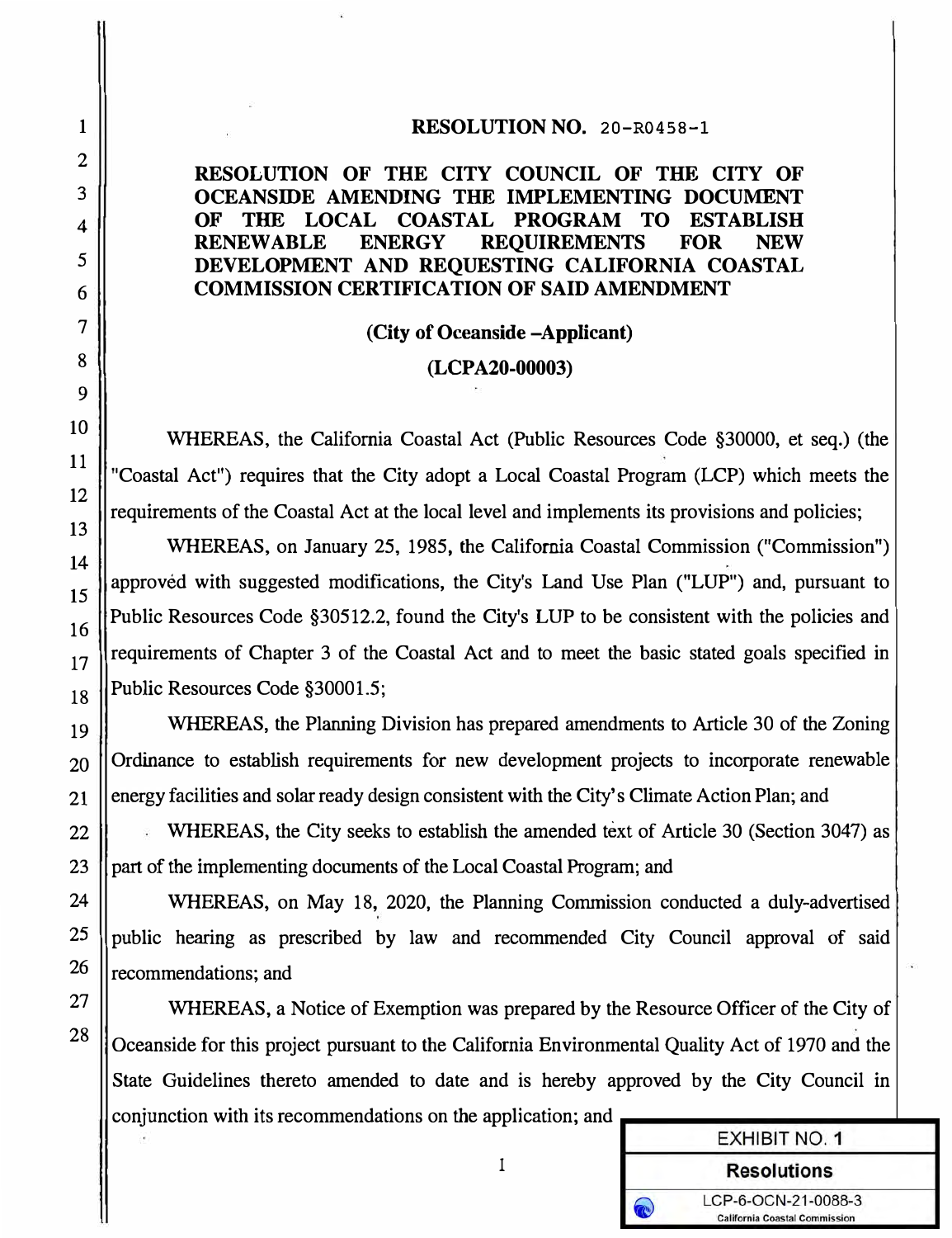WHEREAS, the City Council finds that the Local Coastal Program Amendment (LCPA20-00003) conforms with and is adequate to carry out the land use plan of the Local Coastal Program.

NOW, THEREFORE, the Oceanside City Council of the City of Oceanside DOES **RESOLVE** as follows:

- 1. Pursuant to Public Resources Code §30510(a), the Oceanside City Council hereby  $\overline{7}$ certifies that the Local Coastal Program Amendment (LCPA20-00003) is intended to be 8 carried out in a manner fully in conformity with the Coastal Act and said LCPA is 9 hereby adopted. 10
- $2.$ Pursuant to the California Environmental Quality Act of 1970, and the State Guidelines 11 thereto amended to date, a Notice of Exemption has been issued for the project by the 12 Resource Officer for the City of Oceanside. 13
- 3. Pursuant to Coastal Commission Local Coastal Program Regulations §13551(b), this 14 15 amendment shall take effect upon Coastal Commission approval.
- 16 4. Notice is hereby given that the time within which judicial review must be sought on the 17 decision is governed by Public Resources Code §30801.
	- PASSED AND ADOPTED by the Oceanside City Council on this 5<sup>th</sup> day of August, 2020, by the following vote:
		- AYES: WEISS, FELLER, KEIM, RODRIGUEZ, SANCHEZ
		- NAYS: NONE

 $\mathbf{1}$ 

 $\overline{2}$ 

3

 $\overline{4}$ 

5

6

18

19

20

21

22

23

24

25

26

27

28

**ABSENT: NONE** 

**ABSTAIN: NONE** 

Mayor of the City of Oceanside

APPROVED AS TØFORM: City Attorney

Concrero .<br>City Clerk

ATTEST:

 $\overline{2}$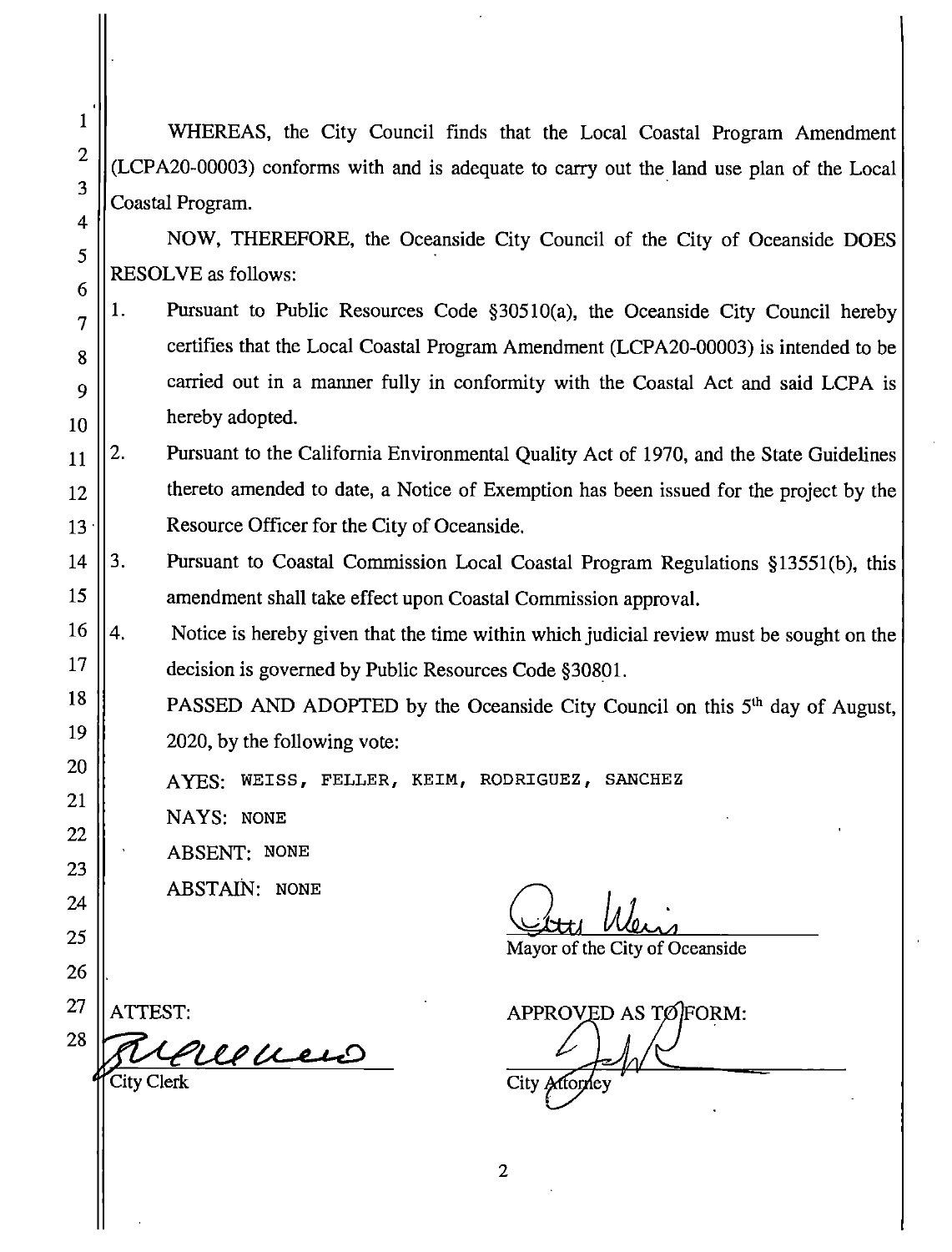#### RESOLUTION NO. 20-R0459-1

RESOLUTION OF THE CITY COUNCIL OF THE CITY OF OCEANSIDE AMENDING THE IMPLEMENTING DOCUMENT OF THE LOCAL COASTAL PROGRAM TO ESTABLISH REOUIREMENTS FOR PREFERENTIAL ELECTRIC VEHICLE PARKING AND ELECTRIC VEHICLE CHARGING FACILITIES FOR NEW DEVELOPMENT AND REOUESTING CALIFORNIA **COMMISSION CERTIFICATION COASTAL** OF **SAID AMENDMENT** 

#### (City of Oceanside -Applicant)

#### (LCPA20-00004)

WHEREAS, the California Coastal Act (Public Resources Code §30000, et seq.) (the "Coastal Act") requires that the City adopt a Local Coastal Program (LCP) which meets the requirements of the Coastal Act at the local level and implements its provisions and policies;

WHEREAS, on January 25, 1985, the California Coastal Commission ("Commission") approved with suggested modifications, the City's Land Use Plan ("LUP") and, pursuant to Public Resources Code §30512.2, found the City's LUP to be consistent with the policies and requirements of Chapter 3 of the Coastal Act and to meet the basic stated goals specified in Public Resources Code §30001.5;

WHEREAS, the Planning Division has prepared amendments to Article 30 of the Zoning Ordinance to establish requirements for new development projects to incorporate renewable energy facilities and solar ready design consistent with the City's Climate Action Plan; and

WHEREAS, the City seeks to establish the amended text of Article 30 (Section 3048) as part of the implementing documents of the Local Coastal Program; and

WHEREAS, on May 18, 2020, the Planning Commission conducted a duly-advertised public hearing as prescribed by law and recommended City Council approval of said recommendations; and

WHEREAS, a Notice of Exemption was prepared by the Resource Officer of the City of Oceanside for this project pursuant to the California Environmental Quality Act of 1970 and the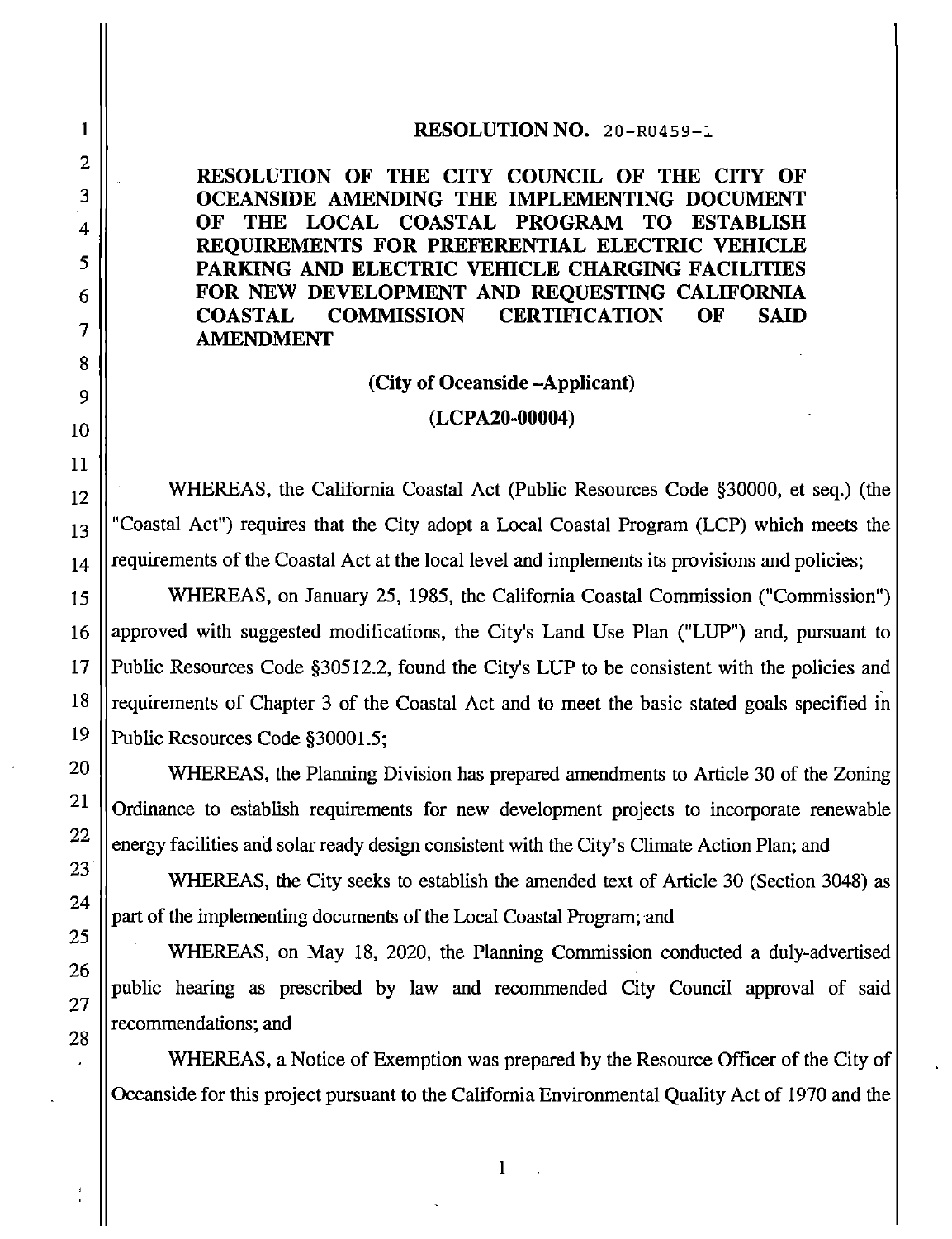State Guidelines thereto amended to date and is hereby approved by the City Council in conjunction with its recommendations on the application; and

WHEREAS, the City Council finds that the Local Coastal Program Amendment (LCPA20-00004) conforms with and is adequate to carry out the land use plan of the Local Coastal Program.

NOW, THEREFORE, the Oceanside City Council of the City of Oceanside DOES **RESOLVE** as follows:

- 1. Pursuant to Public Resources Code §30510(a), the Oceanside City Council hereby certifies that the Local Coastal Program Amendment (LCPA20-00004) is intended to be carried out in a manner fully in conformity with the Coastal Act and said LCPA is hereby adopted.
- $2.$ Pursuant to the California Environmental Quality Act of 1970, and the State Guidelines thereto amended to date, a Notice of Exemption has been issued for the project by the Resource Officer for the City of Oceanside.
- $3.$ Pursuant to Coastal Commission Local Coastal Program Regulations §13551(b), this amendment shall take effect upon Coastal Commission approval.
- $4.$ Notice is hereby given that the time within which judicial review must be sought on the decision is governed by Public Resources Code §30801.

PASSED AND ADOPTED by the Oceanside City Council on this 5<sup>th</sup> day of August, 2020, by the following vote:

AYES: WEISS, FELLER, KEIM, RODRIGUEZ, SANCHEZ

**NAYS: NONE** 

**ABSENT: NONE** 

**ABSTAIN: NONE** 

Mayor of the City of Oceanside

APPROVED AS TO FORM:

City Attorney

 $\overline{2}$ 

5 6  $\overline{7}$ 8 9 10 11 12 13 14 15 16 17 18 19 20 21 22 23 24 25 26 27 28

 $\mathbf{1}$ 

 $\overline{2}$ 

3

 $\overline{4}$ 

ATTEST:

corduces City Clerk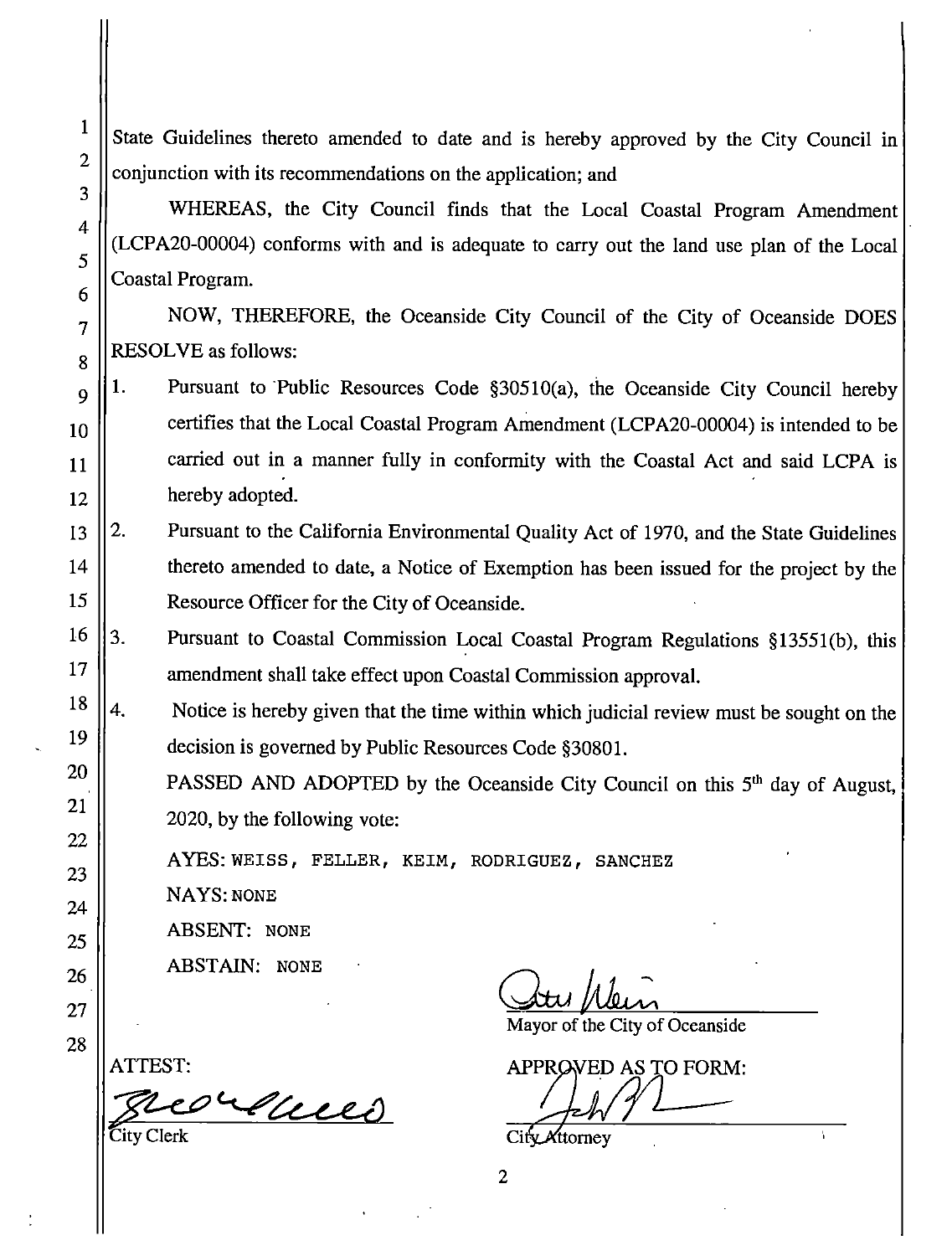#### RESOLUTION NO. 20-R0460-1

#### RESOLUTION OF THE CITY COUNCIL OF THE CITY OF OCEANSIDE AMENDING THE IMPLEMENTING DOCUMENT OF THE LOCAL COASTAL PROGRAM TO ESTABLISH URBAN FORESTRY REGULATIONS AND REQUESTING CALIFORNIA **COASTAL COMMISSION CERTIFICATION** OF SAID **AMENDMENT**

# (City of Oceanside -Applicant) (LCPA20-00005)

WHEREAS, the California Coastal Act (Public Resources Code §30000, et seq.) (the "Coastal Act") requires that the City adopt a Local Coastal Program (LCP) which meets the requirements of the Coastal Act at the local level and implements its provisions and policies:

WHEREAS, on January 25, 1985, the California Coastal Commission ("Commission") approved with suggested modifications, the City's Land Use Plan ("LUP") and, pursuant to Public Resources Code §30512.2, found the City's LUP to be consistent with the policies and requirements of Chapter 3 of the Coastal Act and to meet the basic stated goals specified in Public Resources Code §30001.5;

WHEREAS, the Planning Division has prepared amendments to Article 30 of the Zoning Ordinance to establish urban forestry program (UFP) regulations consistent with the City's Climate Action Plan; and

WHEREAS, the City seeks to establish the amended text of Article 30 (Section 3049) as part of the implementing documents of the Local Coastal Program; and

WHEREAS, on May 18, 2020, the Planning Commission conducted a duly-advertised public hearing as prescribed by law and recommended City Council approval of said recommendations; and

WHEREAS, a Notice of Exemption was prepared by the Resource Officer of the City of Oceanside for this project pursuant to the California Environmental Quality Act of 1970 and the State Guidelines thereto amended to date and is hereby approved by the City Council in conjunction with its recommendations on the application; and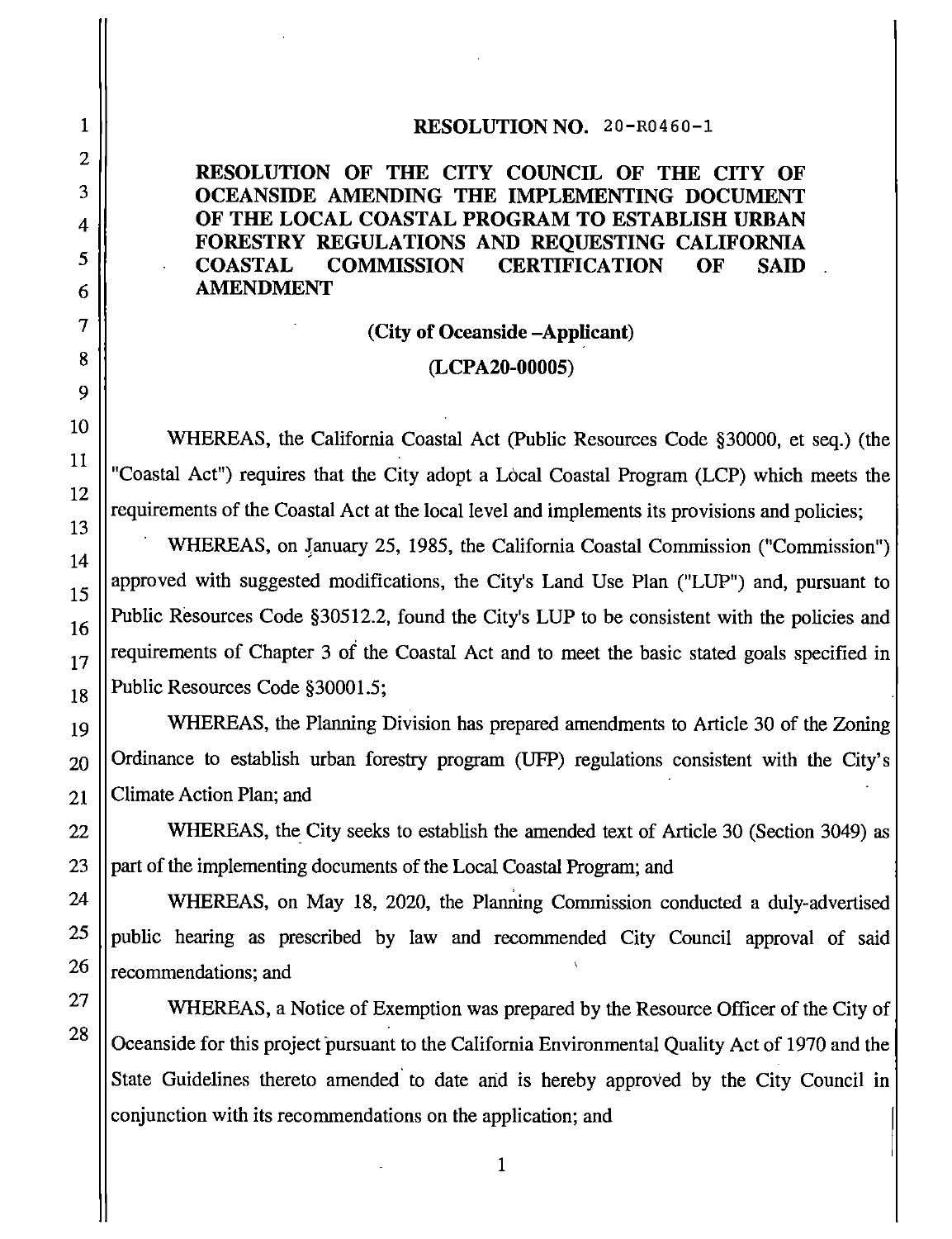WHEREAS, the City Council finds that the Local Coastal Program Amendment (LCPA20-00005) conforms with and is adequate to carry out the land use plan of the Local Coastal Program.

NOW, THEREFORE, the Oceanside City Council of the City of Oceanside DOES **RESOLVE** as follows:

- Pursuant to Public Resources Code §30510(a), the Oceanside City Council hereby  $1.$ certifies that the Local Coastal Program Amendment (LCPA20-00001) is intended to be carried out in a manner fully in conformity with the Coastal Act and said LCPA is hereby adopted.
- 2. Pursuant to the California Environmental Quality Act of 1970, and the State Guidelines thereto amended to date, a Notice of Exemption has been issued for the project by the Resource Officer for the City of Oceanside.
- $3.$ Pursuant to Coastal Commission Local Coastal Program Regulations §13551(b), this amendment shall take effect upon Coastal Commission approval.
- 4. Notice is hereby given that the time within which judicial review must be sought on the decision is governed by Public Resources Code §30801.
	- PASSED AND ADOPTED by the Oceanside City Council on this 5<sup>th</sup> day of August, 2020, by the following vote:

AYES: WEISS, FELLER, KEIM, RODRIGUEZ, SANCHEZ

**NAYS: NONE** 

**ABSENT: NONE** 

**ABSTAIN: NONE** 

Mayor of the City of Oceanside

APPROVED AS TO FORM:

ttornev

 $\mathbf{1}$ 

 $\overline{2}$ 

3

ATTEST:

audius Clerk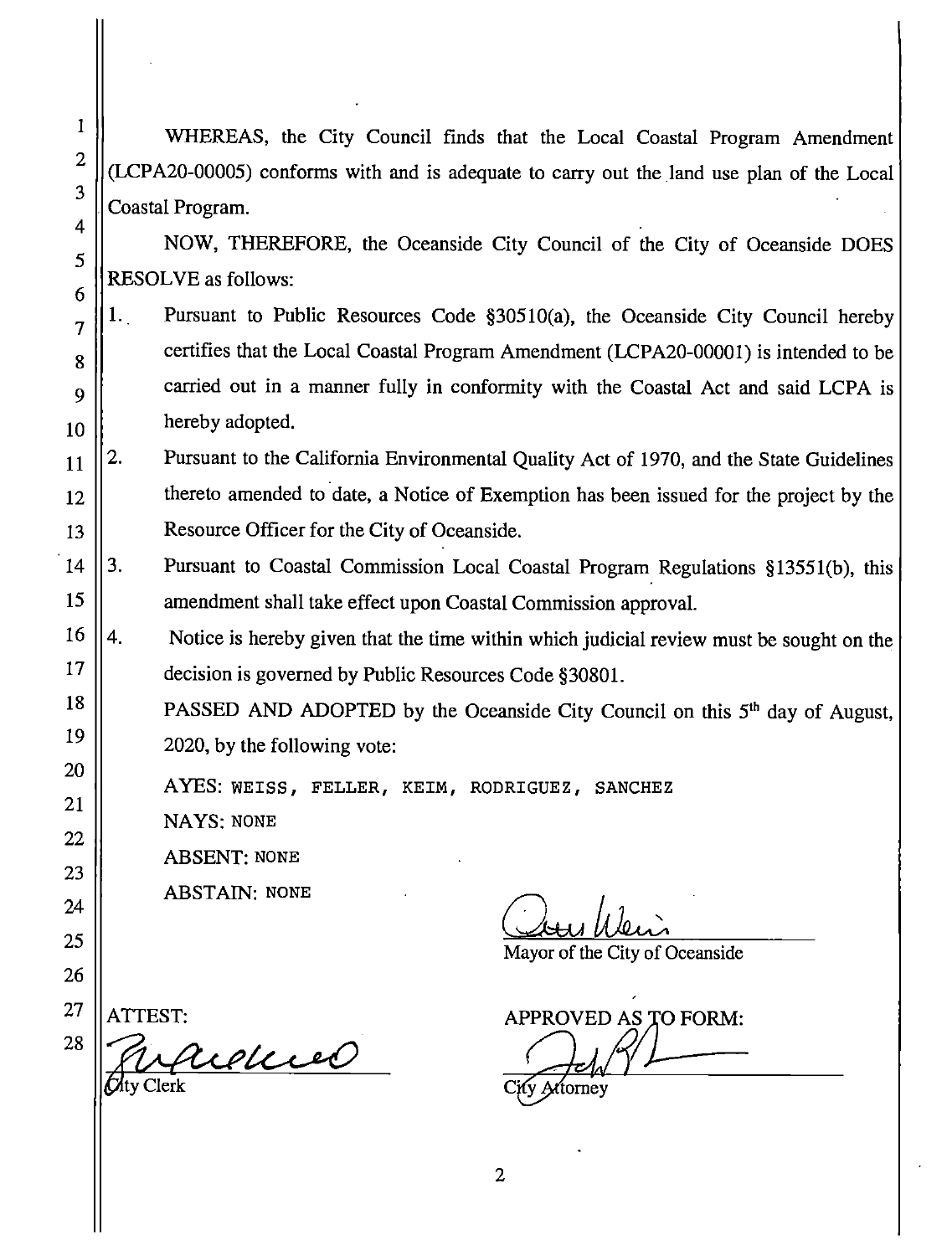#### RESOLUTION NO. 20-R0461-1

#### RESOLUTION OF THE CITY COUNCIL OF THE CITY OF OCEANSIDE AMENDING THE IMPLEMENTING DOCUMENT OF THE LOCAL COASTAL PROGRAM **TO ESTABLISH TRANSPORTATION DEMAND MANAGEMENT REGULATIONS** AND REQUESTING CALIFORNIA COASTAL COMMISSION **CERTIFICATION OF SAID AMENDMENT**

# (City of Oceanside -Applicant)

#### $(LCPA20-00006)$

WHEREAS, the California Coastal Act (Public Resources Code §30000, et seq.) (the "Coastal Act") requires that the City adopt a Local Coastal Program (LCP) which meets the requirements of the Coastal Act at the local level and implements its provisions and policies;

WHEREAS, on January 25, 1985, the California Coastal Commission ("Commission") approved with suggested modifications, the City's Land Use Plan ("LUP") and, pursuant to Public Resources Code §30512.2, found the City's LUP to be consistent with the policies and requirements of Chapter 3 of the Coastal Act and to meet the basic stated goals specified in Public Resources Code §30001.5;

WHEREAS, the Planning Division has prepared amendments to Article 30 of the Zoning Ordinance to establish transportation demand management (TDM) regulations consistent with the City's Climate Action Plan; and

WHEREAS, the City seeks to establish the amended text of Article 30 (Section 3050) as part of the implementing documents of the Local Coastal Program; and

WHEREAS, on May 18, 2020, the Planning Commission conducted a duly-advertised public hearing as prescribed by law and recommended City Council approval of said recommendations; and

WHEREAS, a Notice of Exemption was prepared by the Resource Officer of the City of Oceanside for this project pursuant to the California Environmental Quality Act of 1970 and the State Guidelines thereto amended to date and is hereby approved by the City Council in conjunction with its recommendations on the application; and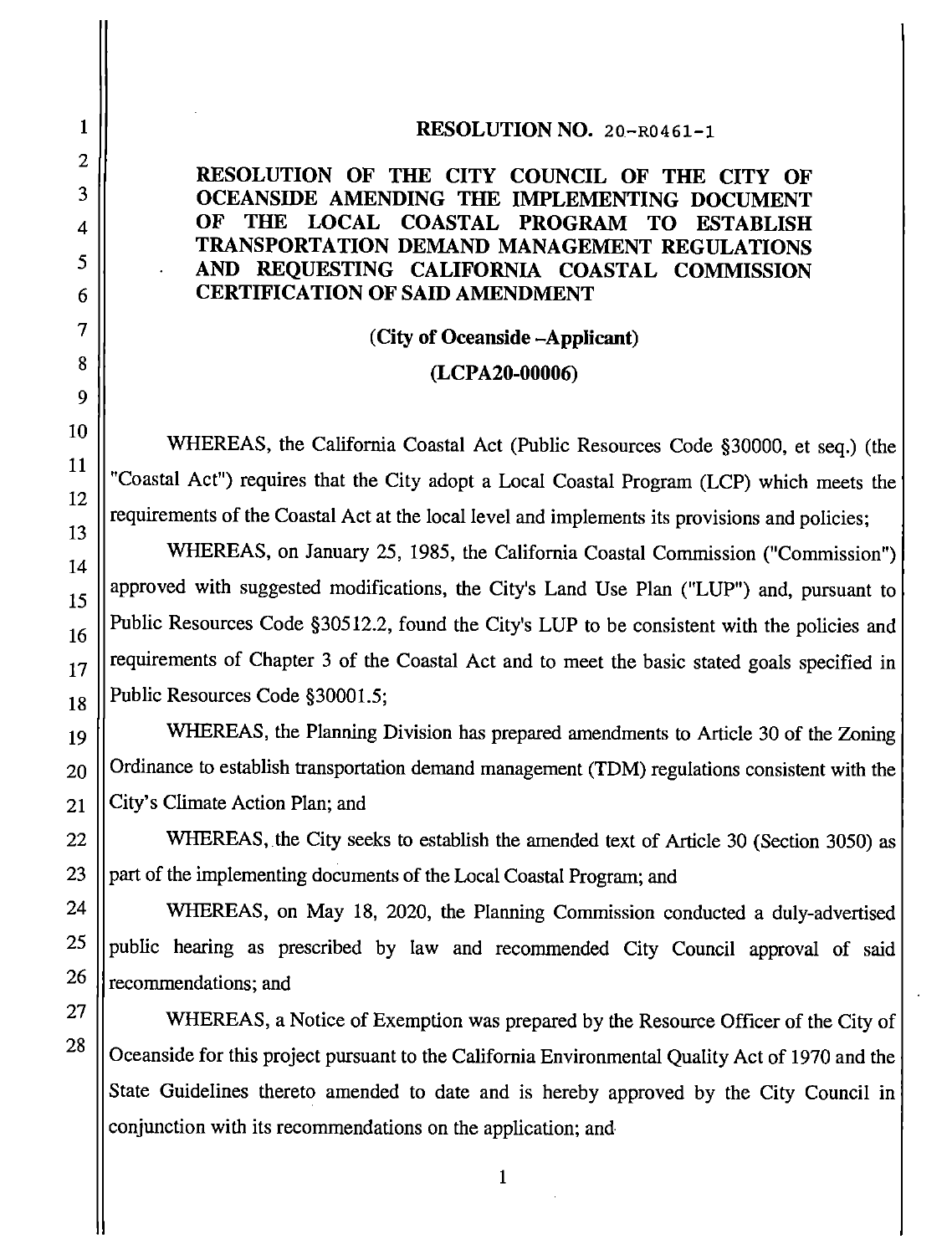WHEREAS, the City Council finds that the Local Coastal Program Amendment (LCPA20-00006) conforms with and is adequate to carry out the land use plan of the Local Coastal Program.

NOW, THEREFORE, the Oceanside City Council of the City of Oceanside DOES **RESOLVE** as follows:

- $1.$ Pursuant to Public Resources Code §30510(a), the Oceanside City Council hereby certifies that the Local Coastal Program Amendment (LCPA20-00001) is intended to be carried out in a manner fully in conformity with the Coastal Act and said LCPA is hereby adopted. 10
- $2.$ Pursuant to the California Environmental Quality Act of 1970, and the State Guidelines 11 thereto amended to date, a Notice of Exemption has been issued for the project by the 12 Resource Officer for the City of Oceanside. 13
- 14 3. Pursuant to Coastal Commission Local Coastal Program Regulations §13551(b), this amendment shall take effect upon Coastal Commission approval.
	- $\overline{4}$ Notice is hereby given that the time within which judicial review must be sought on the decision is governed by Public Resources Code §30801.
		- PASSED AND ADOPTED by the Oceanside City Council on this 5<sup>th</sup> day of August. 2020, by the following vote:
			- AYES: WEISS, FELLER, KEIM, RODRIGUEZ, SANCHEZ
			- NAYS: NONE
			- **ABSENT: NONE**

**ABSTAIN: NONE** 

Mayor of the City of Oceanside

APPROVIED AS TO FORM:

VAttorney

27

28

 $\mathbf{1}$ 

 $\overline{2}$ 

 $\overline{\mathbf{3}}$ 

 $\overline{4}$ 

5

6

 $\overline{7}$ 

8

9

ATTEST:

yupleced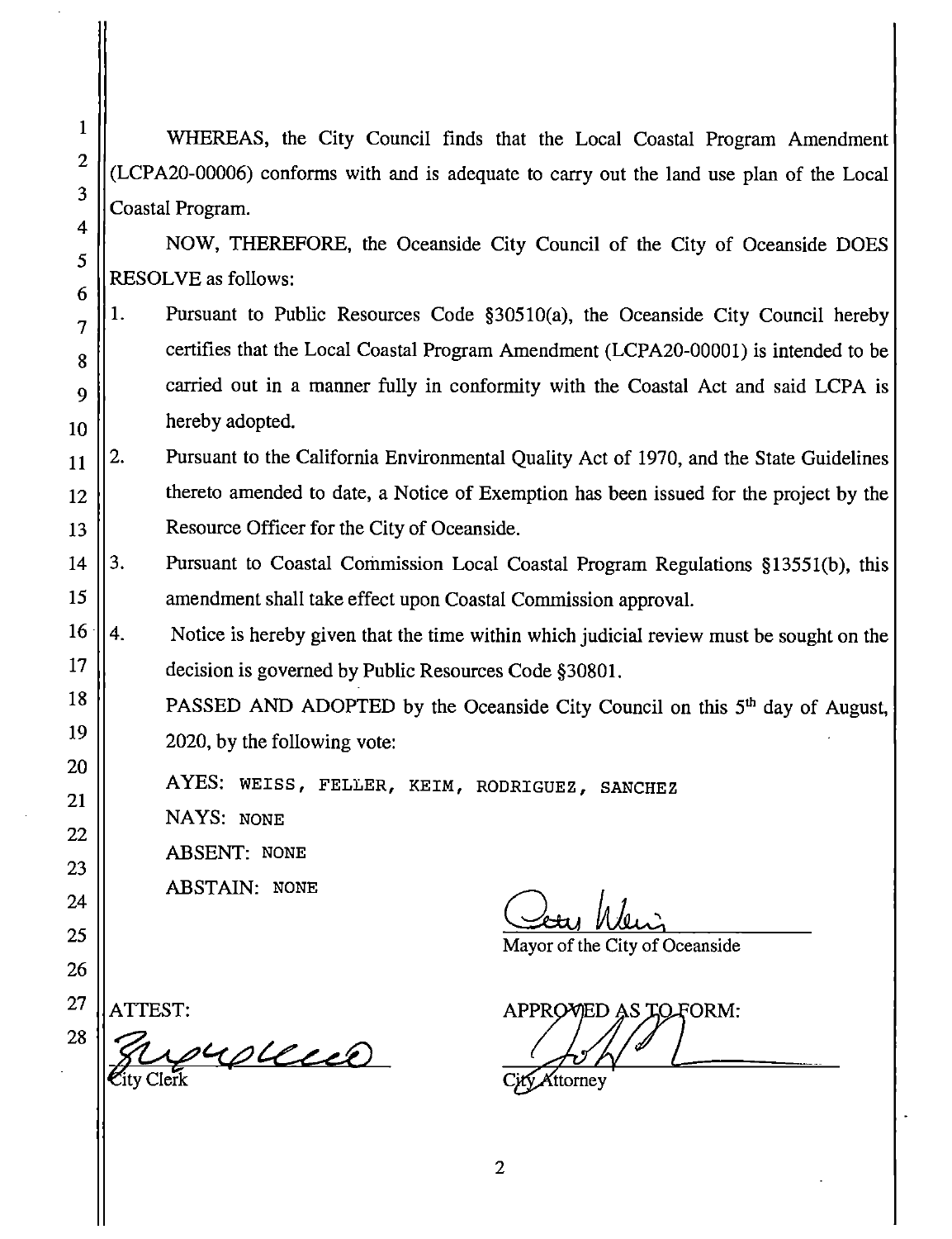### ORDINANCE NO. 20-OR0503-1

# AN ORDINANCE OF THE CITY COUNCIL OF THE CITY OF CEANSIDE AMENDING ZONING ORDINANCE ARTIC 10, 10C, 11, 11C, 12, 13, 13C, 14, AND 30 TO INCORPORATE<br>REQUIREMENTS FOR RENEWABLE ENERGY FACILITIES<br>(ZONING TEXT AMENDMENT ZA20-00003)

WHEREAS, the Intergovernmental Panel on Climate Change (IPCC) concludes that human influence on the global climate system is certain, with anthropogenic emissions of greenhouse gases (GHGs) contributing to rising surface air temperatures and subsurface ocean temperatures; and

WHEREAS, there is substantial scientific evidence that warming global temperatures induced by human activities are responsible for rising sea levels, increasing ocean acidification, increasing wildfire risk, prolonged droughts, more frequent and intense storm events, and more extreme heat days; and

WHEREAS, with the adoption of Assembly Bill 32 (The Global Warming Solutions Act) of 2006), the State of California has committed to substantially reducing GHG emissions through a variety of means, including energy efficiency, renewable energy, containment of urban sprawl, expansion of the zero-emission vehicle fleet, water conservation, solid waste management, and the sequestration of atmospheric carbon in plant material and soils; and

WHEREAS, California's 2017 Climate Change Scoping Plan, a five-year assessment of statewide GHG emissions reduction efforts required by Assembly Bill 32, establishes that local GHG emissions reduction efforts are critical to achieving the State's climate stabilization goals; and

WHEREAS, the California Environmental Quality Act (CEQA) enables cities and other lead agencies to address the cumulative GHG emissions impacts of new development through comprehensive plans that outline GHG emissions reduction measures (e.g., Climate Action Plans); and

WHEREAS, on May 9, 2019, the City Council adopted the City's first Climate Action Plan (CAP), which establishes local GHG emissions reduction targets and outlines a wide range of measures designed to achieve these targets; and

| <b>EXHIBIT NO. 2</b>                                        |  |
|-------------------------------------------------------------|--|
| <b>Ordinances</b>                                           |  |
| LCP-6-OCN-21-0088-3<br><b>California Coastal Commission</b> |  |

 $\mathbf{1}$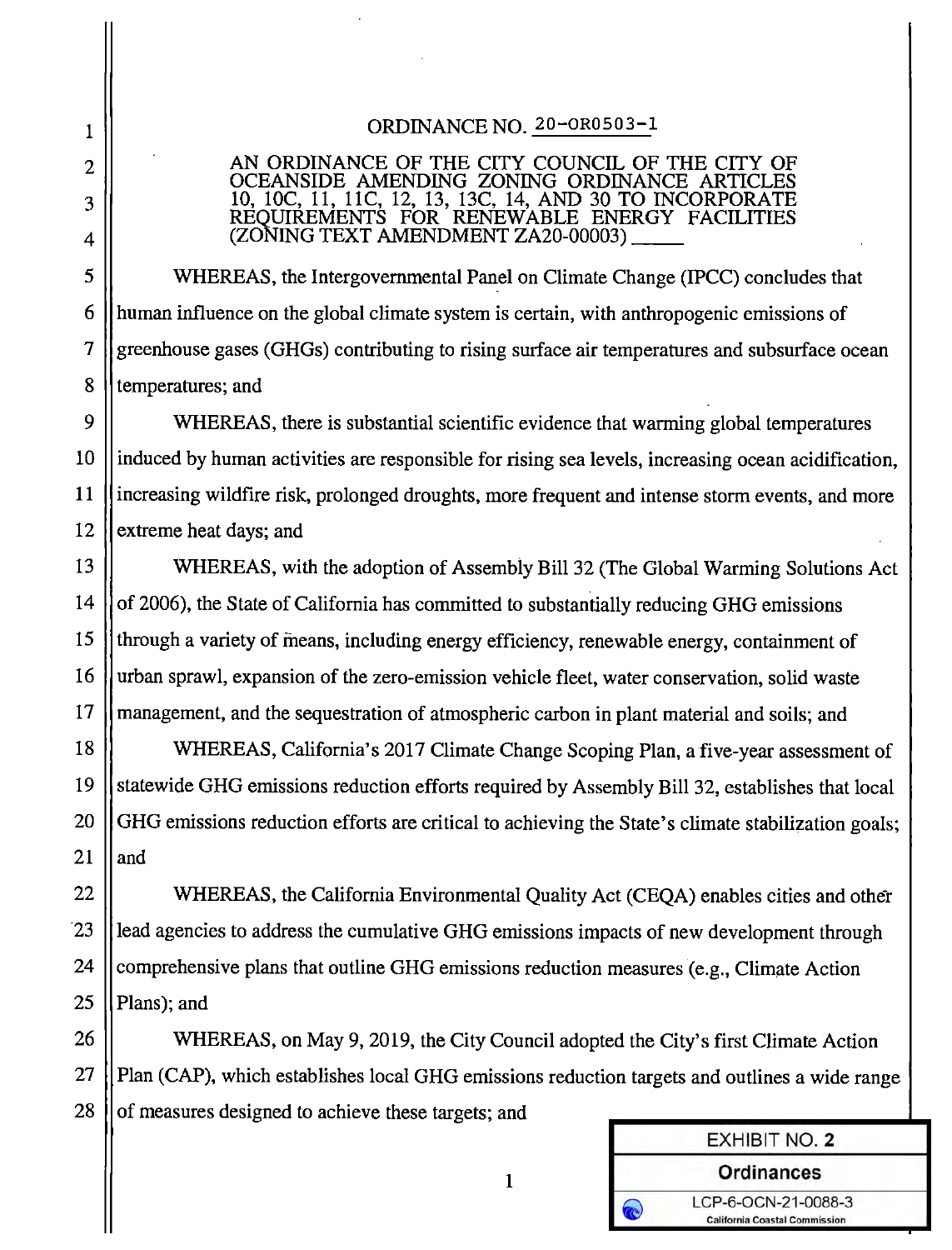WHEREAS, the CAP includes a CAP Consistency Checklist intended to streamline the environmental review process for new development that implements specific GHG emissions reduction features; and

WHEREAS, the CAP Consistency Checklist includes a requirement that projects that include more than 50 surface parking spaces incorporate renewable energy facilities capable of offsetting at least 50 percent of forecasted electricity demand; and

WHEREAS, this and other requirements for new development must be codified in the City's Zoning Ordinance prior to the implementation of the CAP Consistency Checklist.

NOW, THEREFORE, the City Council of the City of Oceanside does ordain as follows: SECTION 1. Oceanside Zoning Ordinance Section 30 is amended to incorporate Subsection 3047 to establish requirements for new development projects to incorporate renewable energy facilities and solar-ready requirements, as specified in Exhibit A.

SECTION 2. Oceanside Zoning Ordinance Sections 10, 10C, 11, 11C, 12, 13, 13C, and 14 are amended to incorporate references to Zoning Ordinance Section 3047, as specified in Exhibit B.

SECTION 3. The City Clerk of the City of Oceanside is hereby directed to publish this ordinance, or the title hereof, as a summary, pursuant to state statute, once within fifteen (15) days after its passage in a newspaper of general circulation published in the City of Oceanside.

SECTION 4. For properties within the Coastal Zone, this ordinance shall be effective upon certification of Local Coastal Plan Amendment (LCPA20-00003) by the California Coastal Commission. For properties outside of the Coastal Zone, this ordinance shall be effective thirty days after its adoption. Development proposals which are "deemed complete" prior to the effective date of this ordinance shall not be subject to the amended zoning regulations unless new project applications are refiled subsequent to the effective date of the ordinance.

SECTION 4. Severability.

If any section, sentence, clause or phrase of this Ordinance is for any reason held to be invalid or unconstitutional by a decision of any court of competent jurisdiction, such decision

 $\overline{2}$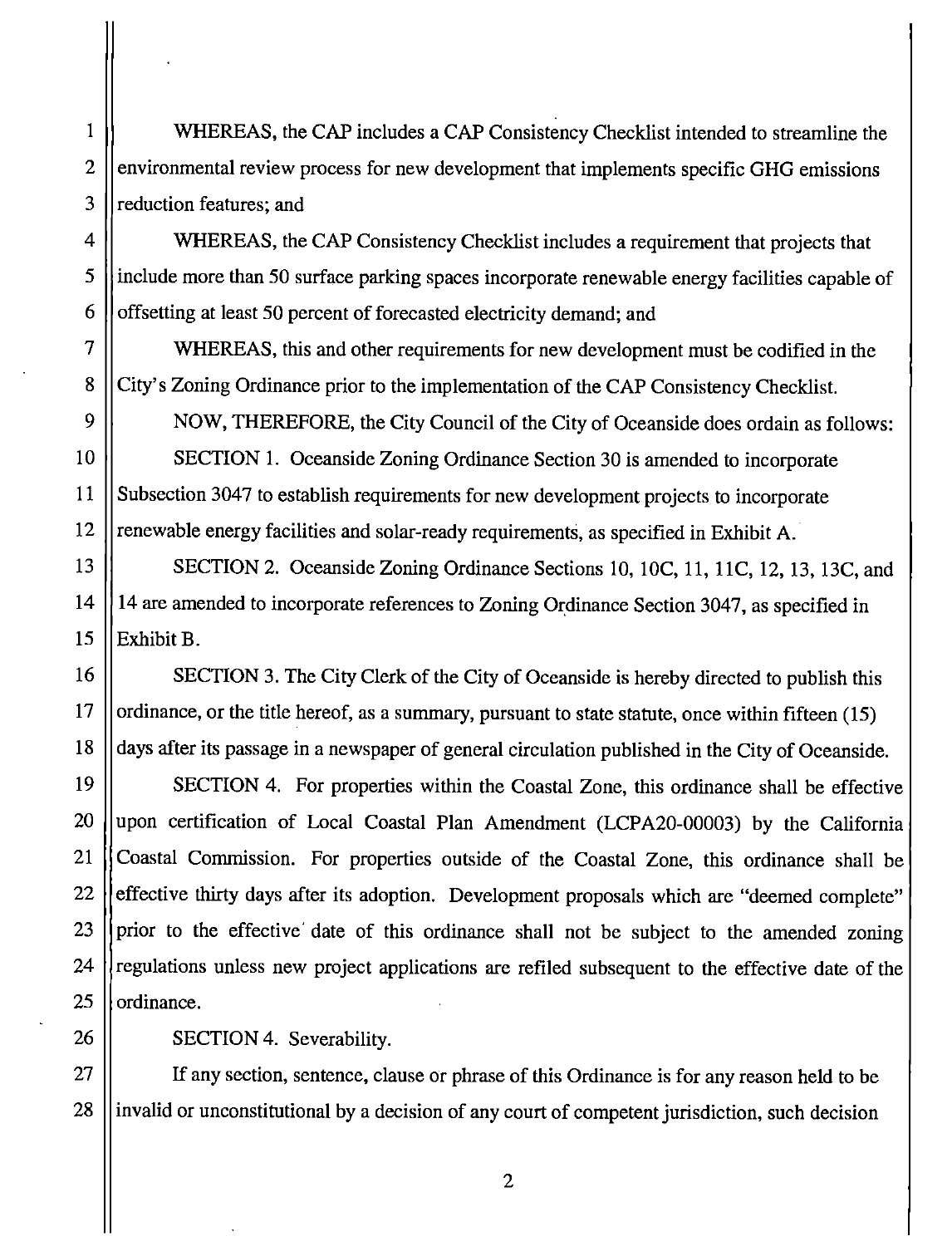shall not affect the validity of the remaining portions of this Ordinance. The City Council 1  $\overline{2}$ hereby declares that it would have passed this Ordinance and adopted this Ordinance and each 3 section, sentence, clause or phrase thereof, irrespective of the fact that any one or more section, subsections, sentences, clauses or phrases be declared invalid or unconstitutional.  $\overline{4}$ 

SECTION 6. Statute of limitations. The time period to seek judicial review of the adoption of this ordinance is set forth in Government Code section  $65009(c)(1)(B)$ .

INTRODUCED at a regular meeting of the City Council of the City of Oceanside, California, held on the 5<sup>th</sup> day of August, 2020, and, thereafter,

PASSED AND ADOPTED at a regular meeting of the City Council of the City of Oceanside California, held on the 19th day of August 10. 2020, by the following vote:

AYES: WEISS, FELLER, KEIM, RODRIGUEZ, SANCHEZ

NAYS: NONE

**ABSENT: NONE** 

**ABSTAIN: NONE** 

ATTEST:

5

6

 $\overline{7}$ 

8

9

10

11

12

13

14

15

16

17

18

19

20

21

22

23

24

25

26

27

28

dum **CLERK** 

APPROVED AS TO FORM:

**OF OCEANSIDE**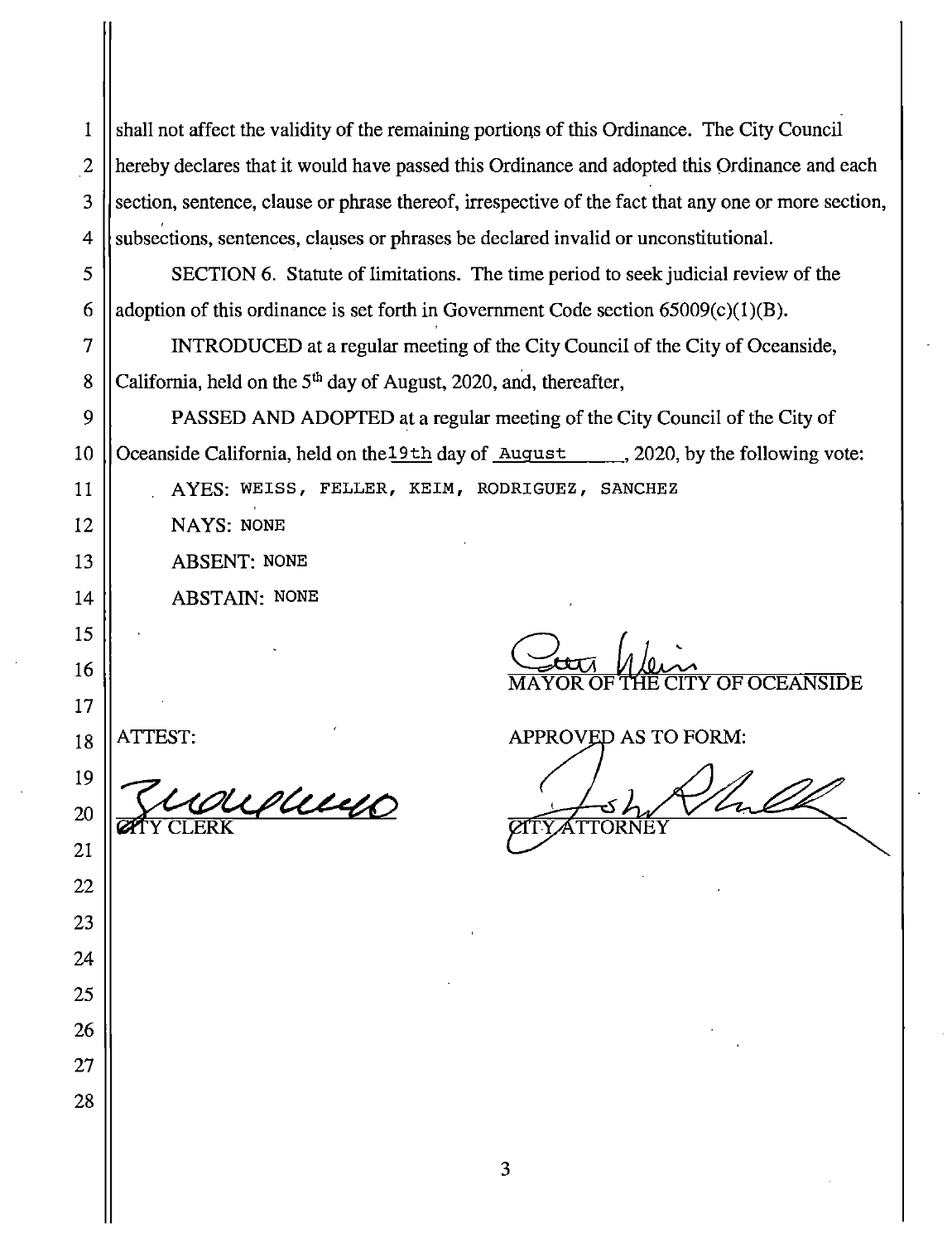# **Exhibit A**

#### **Section 3047 Renewable Energy Facilities**

Certain types of new development shall install and maintain renewable energy facilities (e.g. solar photovoltaic systems). Additions to existing development meeting the threshold established in Subsection B shall render such development "solar ready" per the current versions of the California Energy Code and California Green Building Standards Code. In the event that state requirements for renewable energy facilities and solar ready design exceed those outlined in this section, state requirements shall prevail.

- A. As specified below, the following types of development shall install and maintain renewable energy facilities that supply at least 50 percent of forecasted electricity demand:
	- o Residential projects that include 25 or more units
	- o Industrial projects larger than 25,000 square feet
	- o Commercial and institutional projects larger than 12,500 square feet
	- o Mixed-use development (consisting of residential and commercial uses) larger than  $12,500$  square feet
	- o In the event that installing a renewable energy facility is not feasible, applicants can purchase an energy portfolio comprising at least 75% renewable, emissions-free energy.
- B. Additions to all existing development over 1,500 square feet shall be rendered "solar ready," as defined above.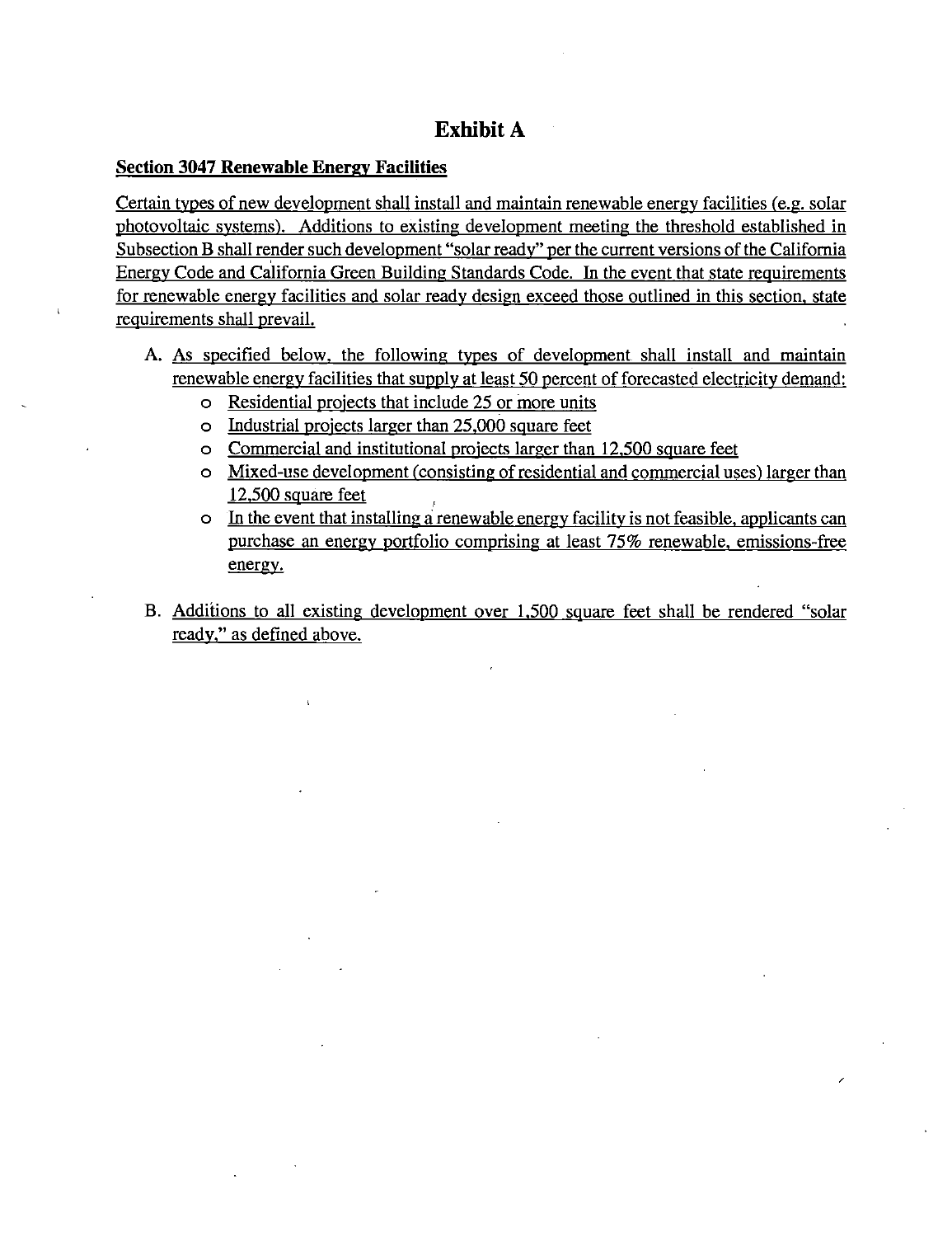#### **Exhibit B**

## (ZA20-00003/LCPA20-00003)

Article 10, Section 1050 (KK): See Section 3047 Renewable Energy Facilities Article 10C, Section 1050 (FF): See Section 3047 Renewable Energy Facilities Article 11, Section 1130 (Y): See Section 3047 Renewable Energy Facilities Article 11C, Section 1140 (S): See Section 3047 Renewable Energy Facilities Article 12, Section 1232 (MM): See Section 3047 Renewable Energy Facilities Article 13, Section 1330 (P): See Section 3047 Renewable Energy Facilities Article 13C, Section 1340 (U): See Section 3047 Renewable Energy Facilities Article 14, Section 1430 (7): See Section 3047 Renewable Energy Facilities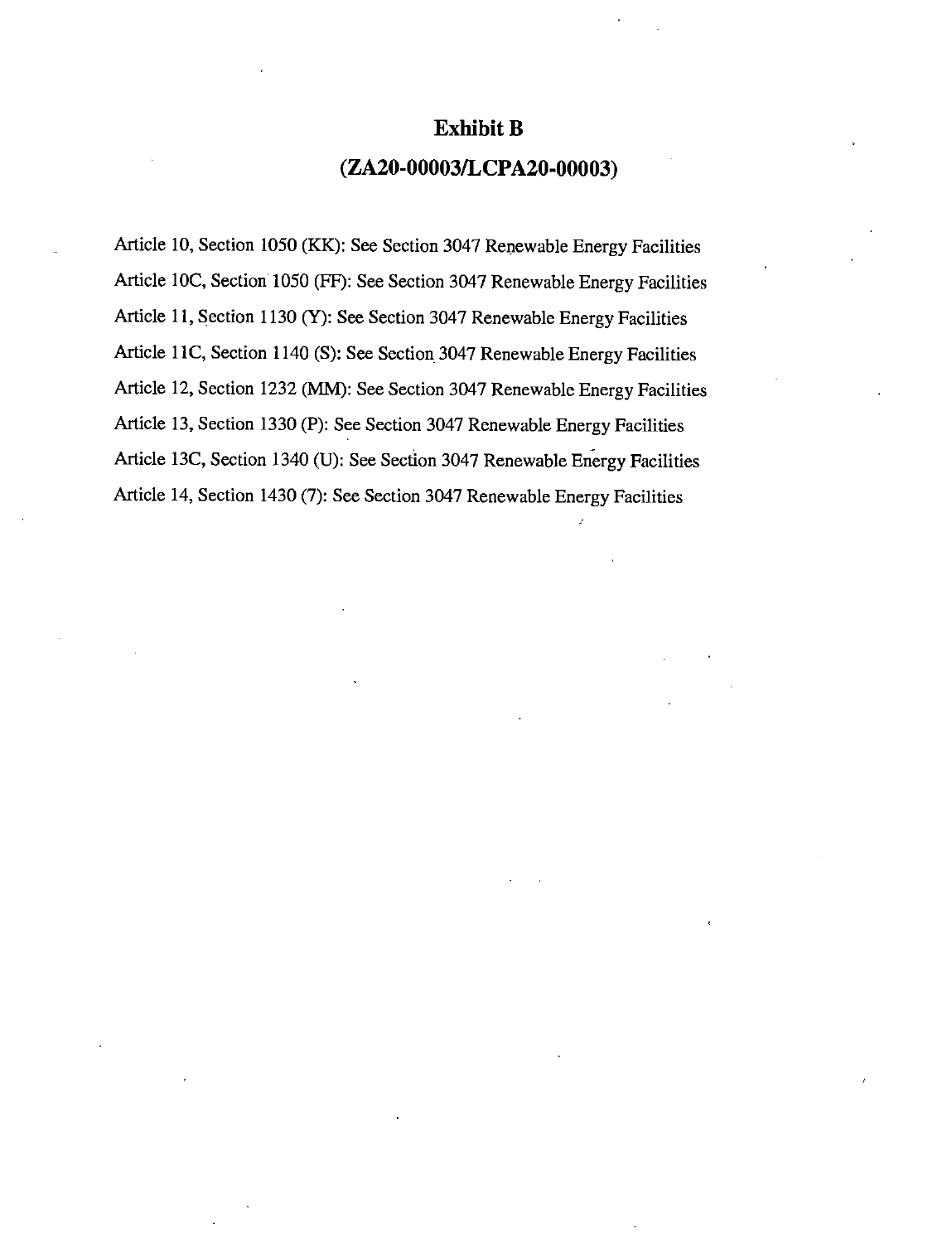# 1  $\overline{2}$ 3  $\overline{4}$ 5 6  $\overline{7}$ 8 9 10 11 12 13 14 15 16 17 18 19 20 21 22 23 24 25 26 27 28

#### ORDINANCE NO. 20-OR0504-1

#### AN ORDINANCE OF THE CITY COUNCIL OF THE CITY OF OCEANSIDE AMENDING ARTICLES 10, 10C. 11. 11C 12  $30<sup>°</sup>$ **AND** 31 OF 14. **THE OCEANSIDE** ORDINANCE TO INCLUDE REQUIREMENTS FOR ELECTRIC<br>VEHICLE PARKING AND ELECTRIC VEHICLE CHARGING FACILITIES (ZONING TEXT AMENDMENT ZA20-00004)

WHEREAS, the Intergovernmental Panel on Climate Change (IPCC) concludes that human influence on the global climate system is certain, with anthropogenic emissions of greenhouse gases (GHGs) contributing to rising surface air temperatures and subsurface ocean temperatures; and

WHEREAS, there is substantial scientific evidence that warming global temperatures induced by human activities are responsible for rising sea levels, increasing ocean acidification, increasing wildfire risk, prolonged droughts, more frequent and intense storm events, and more extreme heat days; and

WHEREAS, with the adoption of Assembly Bill 32 (The Global Warming Solutions Act) of 2006), the State of California has committed to substantially reducing GHG emissions through a variety of means, including energy efficiency, renewable energy, containment of urban sprawl, expansion of the zero-emission vehicle fleet, water conservation, solid waste management, and the sequestration of atmospheric carbon in plant material and soils; and

WHEREAS, California's 2017 Climate Change Scoping Plan, a five-year assessment of statewide GHG emissions reduction efforts required by Assembly Bill 32, establishes that local GHG emissions reduction efforts are critical to achieving the State's climate stabilization goals; and

WHEREAS, the California Environmental Quality Act (CEOA) enables cities and other lead agencies to address the cumulative GHG emissions impacts of new development through comprehensive plans that outline GHG emissions reduction measures (e.g., Climate Action). Plans); and

WHEREAS, on May 9, 2019, the City Council adopted the City's first Climate Action Plan (CAP), which establishes local GHG emissions reduction targets and outlines a wide range of measures designed to achieve these targets; and

 $\mathbf{1}$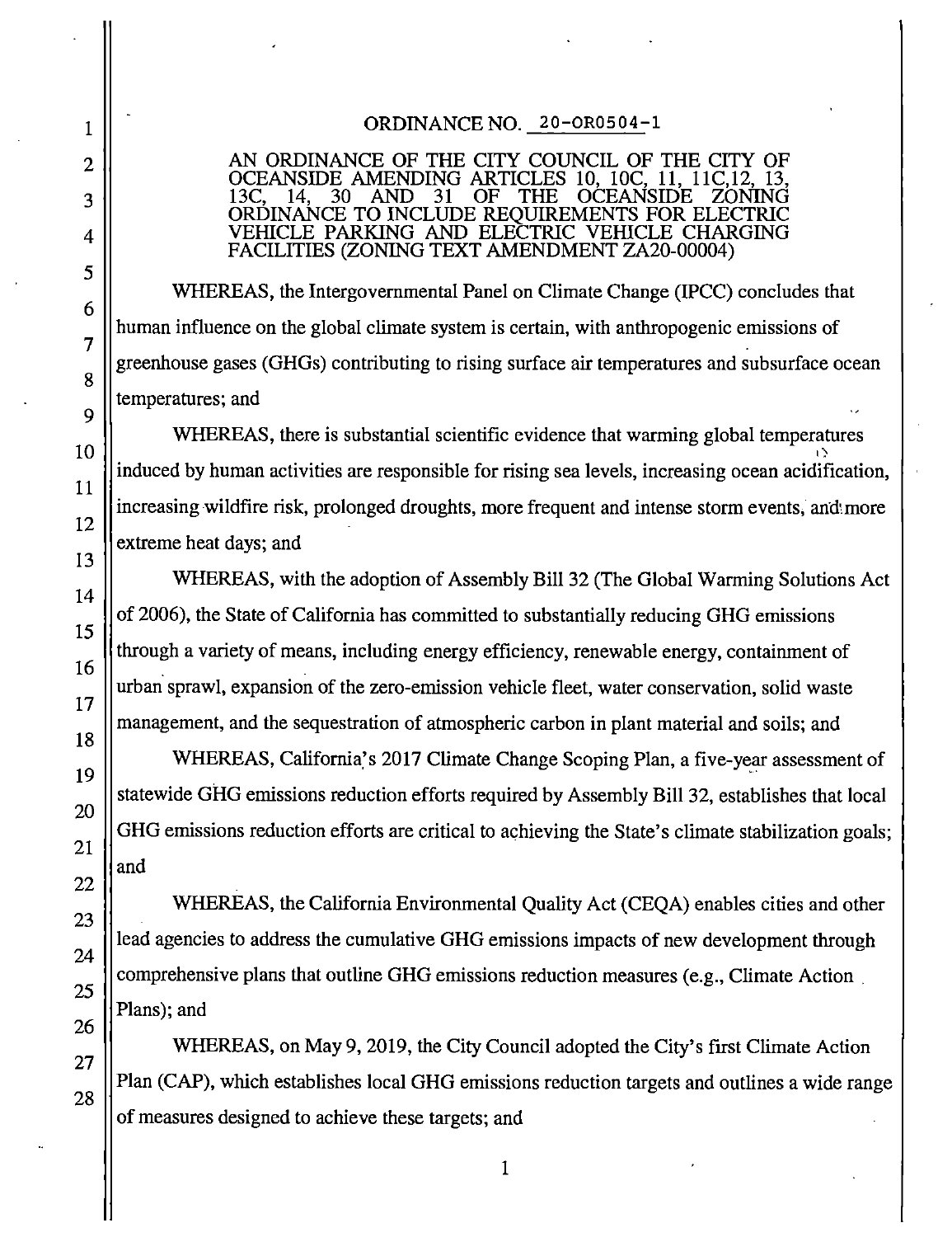WHEREAS, the CAP includes a CAP Consistency Checklist intended ensure that new development is consistent with the City's GHG emissions reduction goals while streamlining the environmental review process for projects that implement specific GHG emissions reduction measures; and

WHEREAS, the CAP Consistency Checklist includes a requirement that certain projects provide preferential parking for electric vehicles and install Level 2 electric vehicle charging facilities; and

WHEREAS, this and other requirements for new development must be codified in the City's Zoning Ordinance prior to the implementation of the CAP Consistency Checklist.

NOW, THEREFORE, the City Council of the City of Oceanside does ordain as follows: SECTION 1. Oceanside Zoning Ordinance Article 30 is amended to incorporate Section 3048 to establish standards for preferential parking for electric vehicles and electric vehicle charging facilities in conjunction with certain types of new development, as specified in Exhibit A.

SECTION 2. Oceanside Zoning Ordinance Articles 10, 10C, 11, 11C, 12, 13, 13C, 14, and 31 are amended to incorporate references to Zoning Ordinance Section 3048, as specified in Exhibit B.

18 SECTION 3. The City Clerk of the City of Oceanside is hereby directed to publish this 19 ordinance, or the title hereof, as a summary, pursuant to state statute, once within fifteen (15) 20 days after its passage in a newspaper of general circulation published in the City of Oceanside.

SECTION 4. For properties within the Coastal Zone, this ordinance shall be effective upon certification of Local Coastal Plan Amendment (LCPA20-00004) by the California Coastal Commission. For properties outside of the Coastal Zone, this ordinance shall be effective thirty days after its adoption. Development proposals which are "deemed complete" prior to the effective date of this ordinance shall not be subject to the amended zoning regulations unless new project applications are refiled subsequent to the effective date of the ordinance.

28

 $\mathbf{1}$ 

 $\overline{2}$ 

3

 $\overline{4}$ 

5

6

 $\overline{7}$ 

8

9

10

11

12

13

 $14$ 

15

16

17

21

22

23

 $\overline{2}$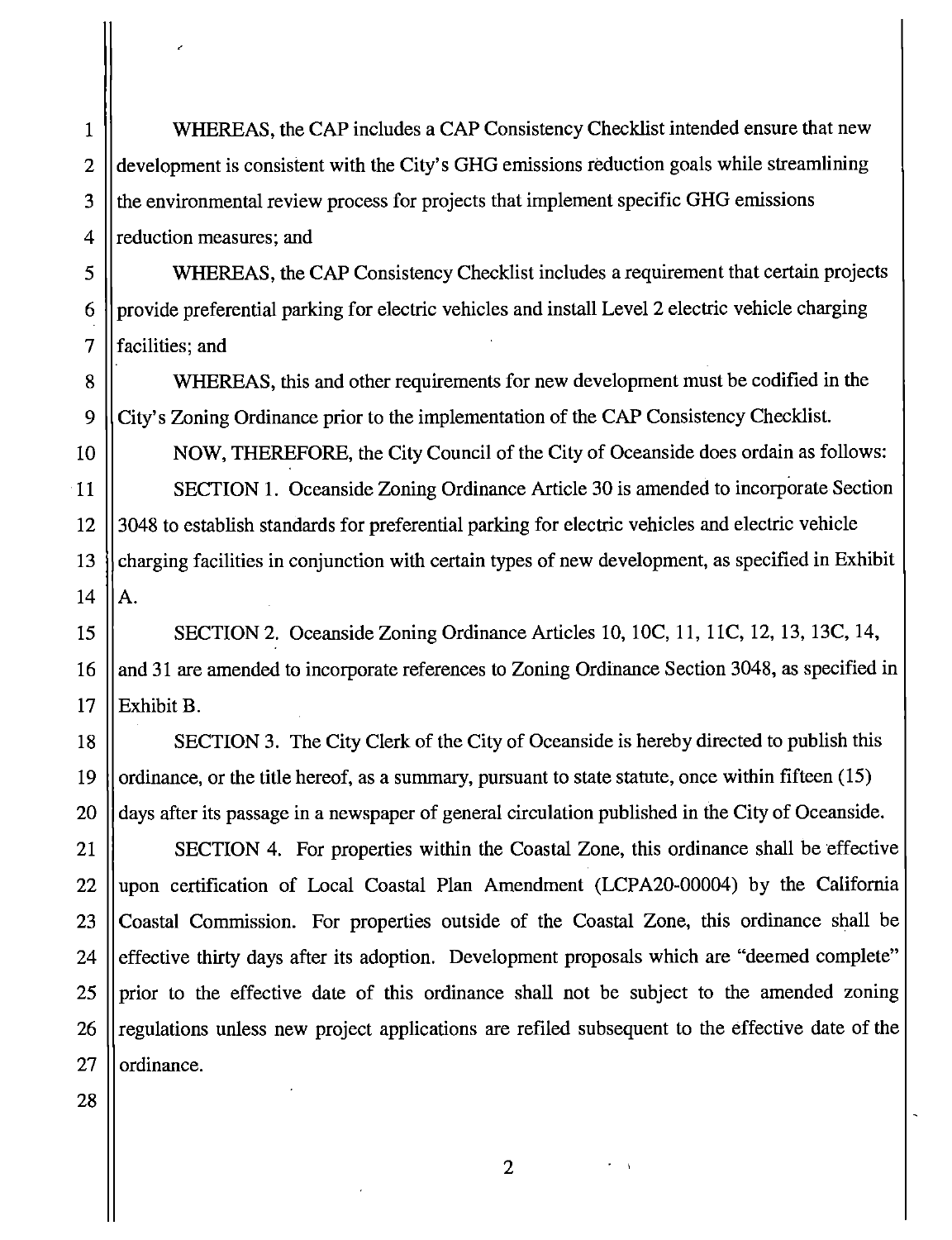SECTION 5. Severability.

If any section, sentence, clause or phrase of this Ordinance is for any reason held to be invalid or unconstitutional by a decision of any court of competent jurisdiction, such decision shall not affect the validity of the remaining portions of this Ordinance. The City Council hereby declares that it would have passed this Ordinance and adopted this Ordinance and each section, sentence, clause or phrase thereof, irrespective of the fact that any one or more section, subsections, sentences, clauses or phrases be declared invalid or unconstitutional.

SECTION 6. Statute of limitations. The time period to seek judicial review of the adoption of this ordinance is set forth in Government Code section  $65009(c)(1)(B)$ .

INTRODUCED at a regular meeting of the City Council of the City of Oceanside, California, held on the 5th day of August, 2020, and, thereafter,

PASSED AND ADOPTED at a regular meeting of the City Council of the City of Oceanside California, held on the 19thday of August 1, 2020, by the following vote: AYES: WEISS, FELLER, KEIM, RODRIGUEZ, SANCHEZ

**NAYS: NONE** 

**ABSENT: NONE** 

ATTEST:

**ABSTAIN: NONE** 

mendered

Y OF OCEANSIDE

APPROVED AS TO FORM:

**ITYATTORNEY** 

3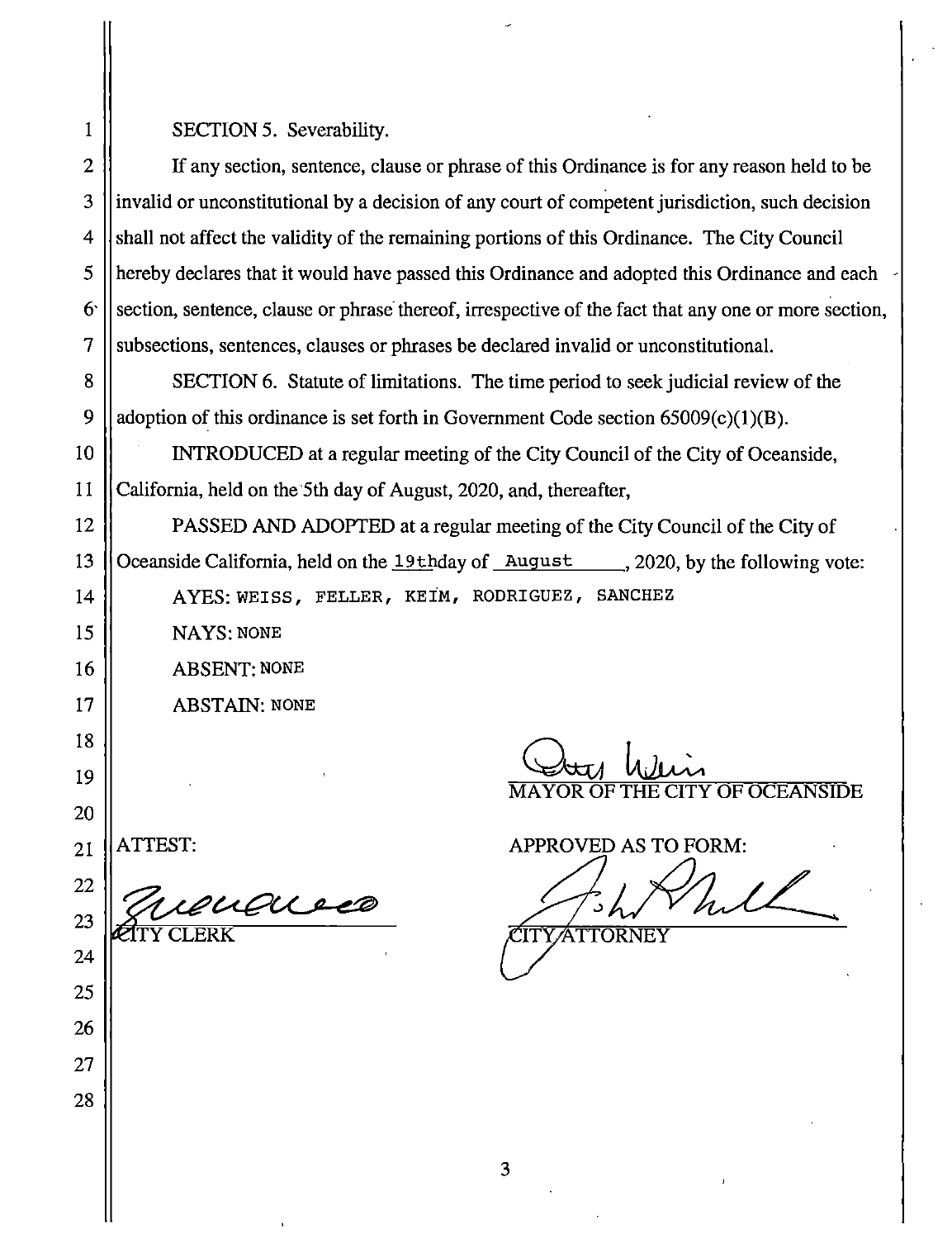#### 3048 Preferential Electric Vehicle Parking and Electric Vehicle Charging Facilities

Multi-family residential and non-residential development of a certain scale is required to provide preferential parking and charging facilities for electric vehicles. The standards for preferential parking and electric vehicle charging facilities outlined in this section are intended to exceed those established by state law. In the event state standards exceed those outlined in this section, state standards shall apply.

Electric vehicle charging facilities installed in accordance with this section shall comply with Article 625 of the California Electrical Code and subsequent iterations thereof.

Single-family residential developments are subject to the Cal Green Building Code requirements and therefore exempt from the standards outlined in this section.

As specified in Tables 1 and 2, new multi-family residential and nonresidential developments that include five or more parking spaces shall reserve 15 percent of parking spaces for zero-emission vehicles and equip 50 percent of these reserved spaces with Level 2 electric vehicle charging facilities.

The standards outlined in Table 1 shall apply to multi-family residential development featuring common parking facilities, with "common parking facilities" defined as those where parking spaces are not separated from one another by walls or doors but rather assembled in open and shared spaces. Multi-family residential development with non-common parking facilities (e.g., private garages) shall provide at least one 240-volt/16-ampere electrical outlet in each compartmentalized parking area to accommodate "Level 2" electric vehicle charging.

Multi-family development that includes dedicated visitor parking shall provide at least one visitorserving electric vehicle parking space equipped with charging facilities.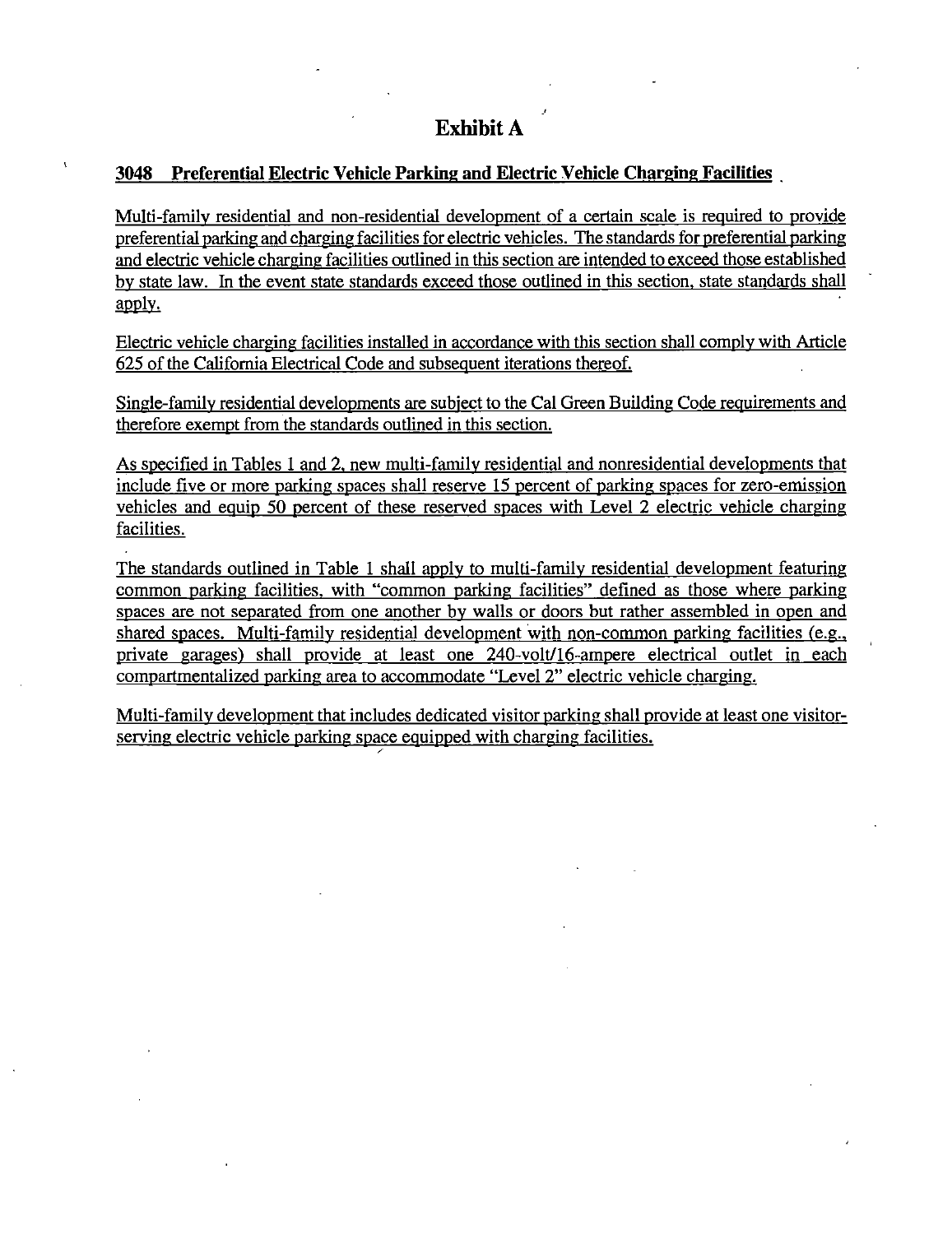| Table 1                                                 |
|---------------------------------------------------------|
| <b>Multi-Family Residential Electric Vehicle (EV)</b>   |
| <b>Parking Space and Charging Facility Requirements</b> |

 $\mathbf{t}$ 

| <b>Total Required</b><br><b>Parking Spaces</b> | <b>Required Reserved</b><br>${\rm EV}$ Spaces $^*$ | <b>Required Charger</b><br><b>Equipped Facilities</b> |
|------------------------------------------------|----------------------------------------------------|-------------------------------------------------------|
| $5-9$                                          |                                                    | 0                                                     |
| $10 - 19$                                      | 2                                                  |                                                       |
| 20-29                                          | 3                                                  |                                                       |
| $30 - 46$                                      | $4 - 6$                                            | $2 - 3$                                               |
| 47-79                                          | $7 - 11$                                           | $3 - 5$                                               |
| 80-106                                         | $12 - 15$                                          | $6 - 7$                                               |
| 107-153                                        | $16 - 22$                                          | $8 - 11$                                              |
| 154-200                                        | $23 - 30$                                          | $12 - 15$                                             |
| $201+$                                         | 15% of Total Required<br>Parking Spaces*           | 50% of Required EV<br><b>Parking Spaces</b>           |

l.

\*The minimum number of required EV parking spaces and charging facilities shall be rounded down to the next whole number.

L.

 $\chi$  $\ddot{\phantom{a}}$ 

| <b>Table 2</b>                                    |
|---------------------------------------------------|
| <b>Non-Residential Electric Vehicle (EV)</b>      |
| <b>Parking and Charging Facility Requirements</b> |

| <b>Required</b><br><b>Parking Spaces</b> | <b>Required Reserved</b><br><b>EV</b> Spaces* | <b>Required Charger</b><br><b>Equipped Facilities</b> |
|------------------------------------------|-----------------------------------------------|-------------------------------------------------------|
| $5 - 13$                                 |                                               |                                                       |
| 14-19                                    | 2                                             |                                                       |
| 20-33                                    | $3-4$                                         | 2                                                     |
| 34-46                                    | $5-6$                                         | $2 - 3$                                               |
| 47-66                                    | $7-9$                                         | $3-4$                                                 |
| 67-86                                    | $10 - 12$                                     | $5-6$                                                 |
| 87-119                                   | $13 - 17$                                     | $6 - 8$                                               |
| $120+$                                   | 15% of Total Required<br>Parking Spaces*      | 50% of Required EV<br><b>Parking Spaces</b>           |

\*The minimum number of required EV parking spaces and charging facilities shall be rounded down to the next whole number.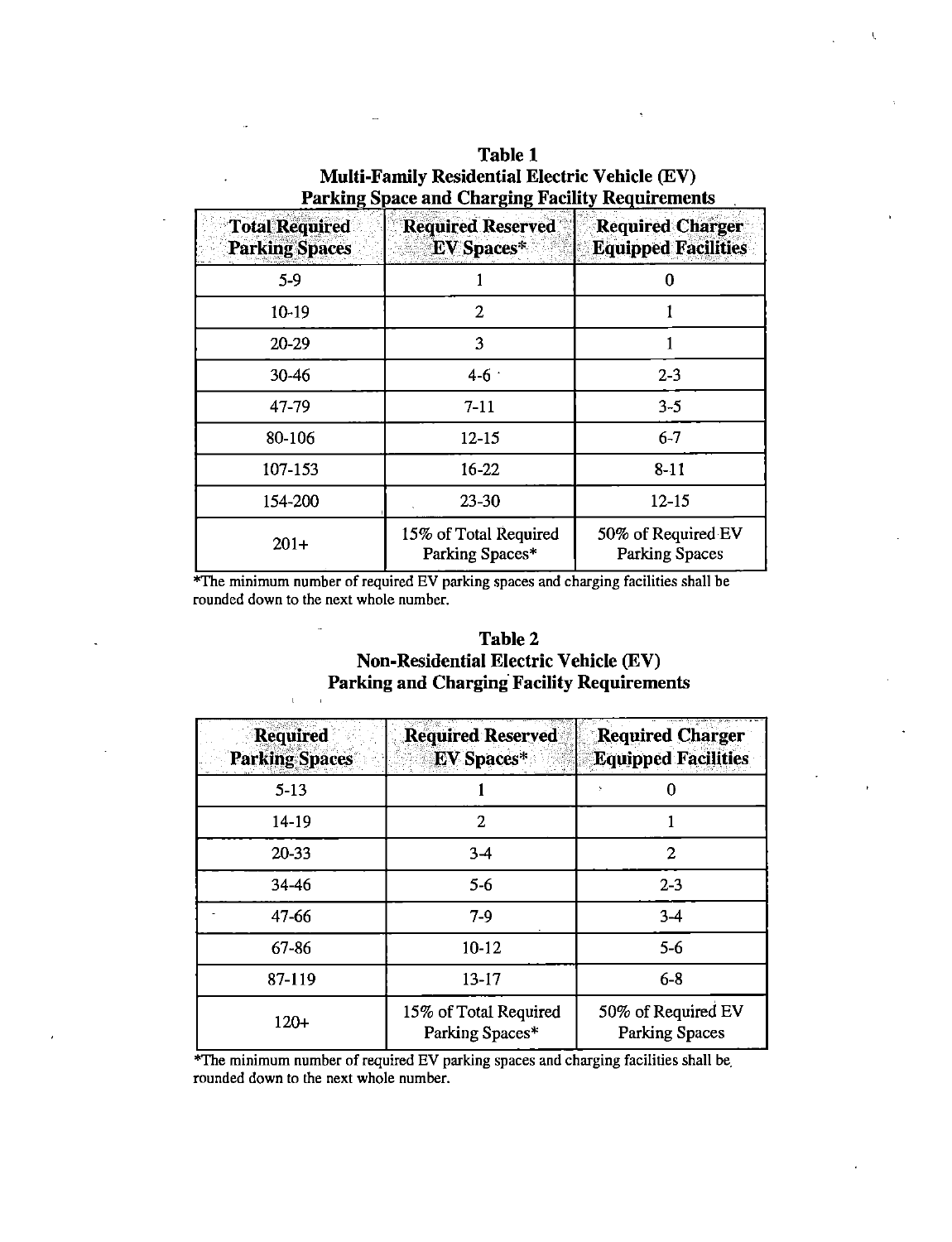## **Exhibit B**

### (ZA20-00004/LCPA20-00004)

Article 10, Section 1050 (LL): See Section 3048 Preferential Electric Vehicle Parking and **Electric Vehicle Charging Facilities** 

Article 10C, Section 1050 (GG): See Section 3048 Preferential Electric Vehicle Parking and **Electric Vehicle Charging Facilities** 

Article 11, Section 1130 (Z): See Section 3048 Preferential Electric Vehicle Parking and Electric **Vehicle Charging Facilities** 

Article 11C, Section 1140 (T): See Section 3048 Preferential Electric Vehicle Parking and **Electric Vehicle Charging Facilities** 

Article 12, Section 1232 (NN): See Section 3048 Preferential Electric Vehicle Parking and **Electric Vehicle Charging Facilities** 

Article 13, Section 1330 (Q): See Section 3048 Preferential Electric Vehicle Parking and Electric **Vehicle Charging Facilities** 

Article 13C, Section 1340 (V): See Section 3048 Preferential Electric Vehicle Parking and **Electric Vehicle Charging Facilities** 

Article 14, Section 1430 (8): See Section 3048 Preferential Electric Vehicle Parking and Electric **Vehicle Charging Facilities** 

Article 31, Section 3103: Requirements for preferential electric vehicle parking and electric vehicle charging facilities for Non-residential and multi-family residential developments are provided within Article 3048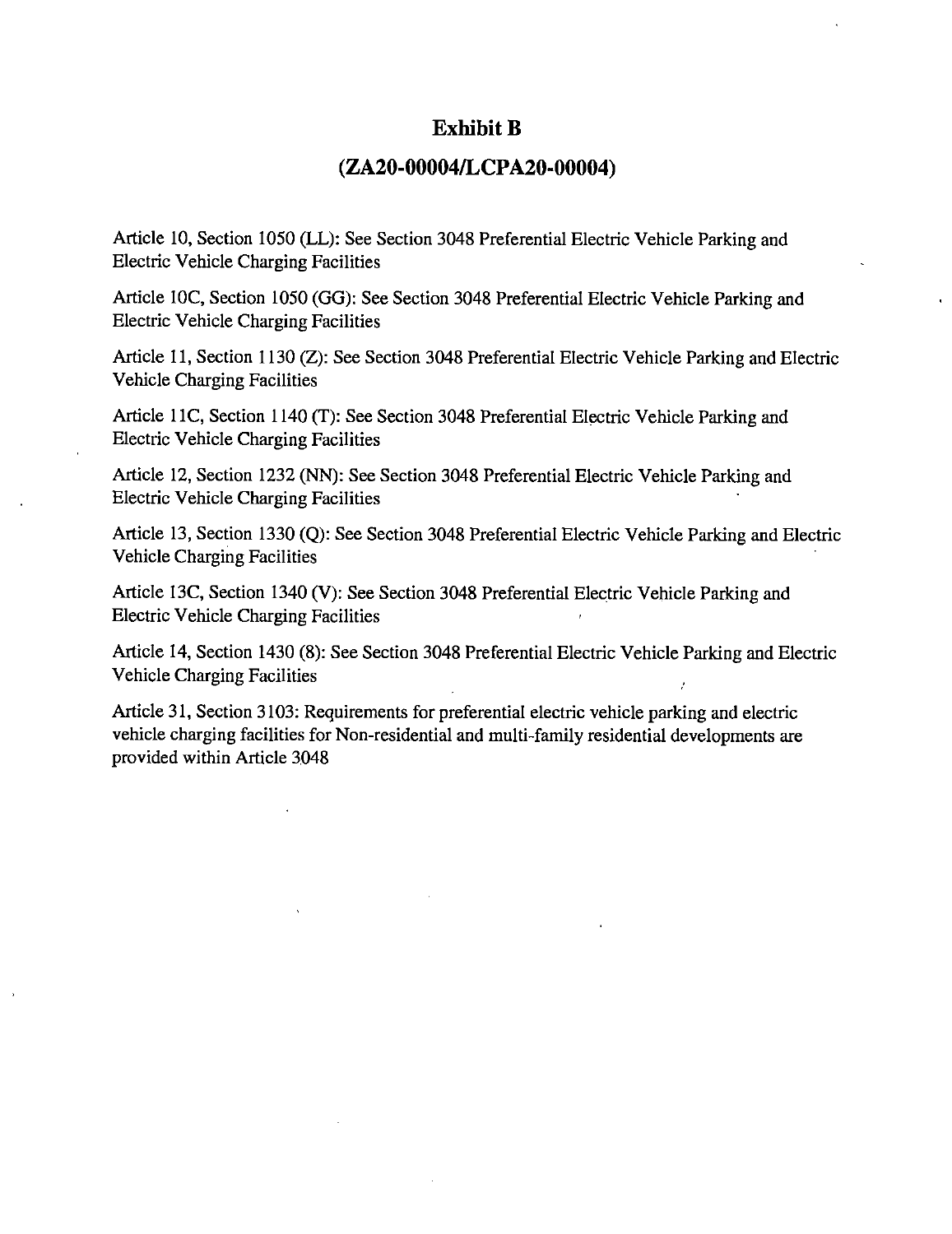# ORDINANCE NO. 20-OR0505-1

#### An ORDINANCE OF THE CITY COUNCIL OF THE CITY OF OCEANSIDE AMEDING ARTICLES 10, 10C, 11, 11C. TO<sup>-</sup> **INCLUDE**  $13C.$ **AND** 30 **URBAN FORESTRY** REQUIREMENTS (ZONING TEXT AMENDMENT ZA20-00005)

WHEREAS, the Intergovernmental Panel on Climate Change (IPCC) concludes that human influence on the global climate system is certain, with anthropogenic emissions of greenhouse gases (GHGs) contributing to rising surface air temperatures and subsurface ocean temperatures; and

WHEREAS, there is substantial scientific evidence that warming global temperatures induced by human activities are responsible for rising sea levels, increasing ocean acidification, increasing wildfire risk, prolonged droughts, more frequent and intense storm events, and more extreme heat days; and

WHEREAS, with the adoption of Assembly Bill 32 (The Global Warming Solutions Act of 2006), the State of California has committed to substantially reducing GHG emissions through a variety of means, including energy efficiency, renewable energy, containment of urban sprawl, expansion of the zero-emission vehicle fleet, water conservation, solid waste management, and the sequestration of atmospheric carbon in plant material and soils; and

WHEREAS, California's 2017 Climate Change Scoping Plan, a five-year assessment of statewide GHG emissions reduction efforts required by Assembly Bill 32, establishes that local GHG emissions reduction efforts are critical to achieving the State's climate stabilization goals; and

WHEREAS, the California Environmental Quality Act (CEQA) enables cities and other lead agencies to address the cumulative GHG emissions impacts of new development through comprehensive plans that outline GHG emissions reduction measures (e.g., Climate Action Plans); and

WHEREAS, on May 9, 2019, the City Council adopted the City's first Climate Action Plan (CAP), which establishes local GHG emissions reduction targets and outlines a wide range of measures designed to achieve these targets; and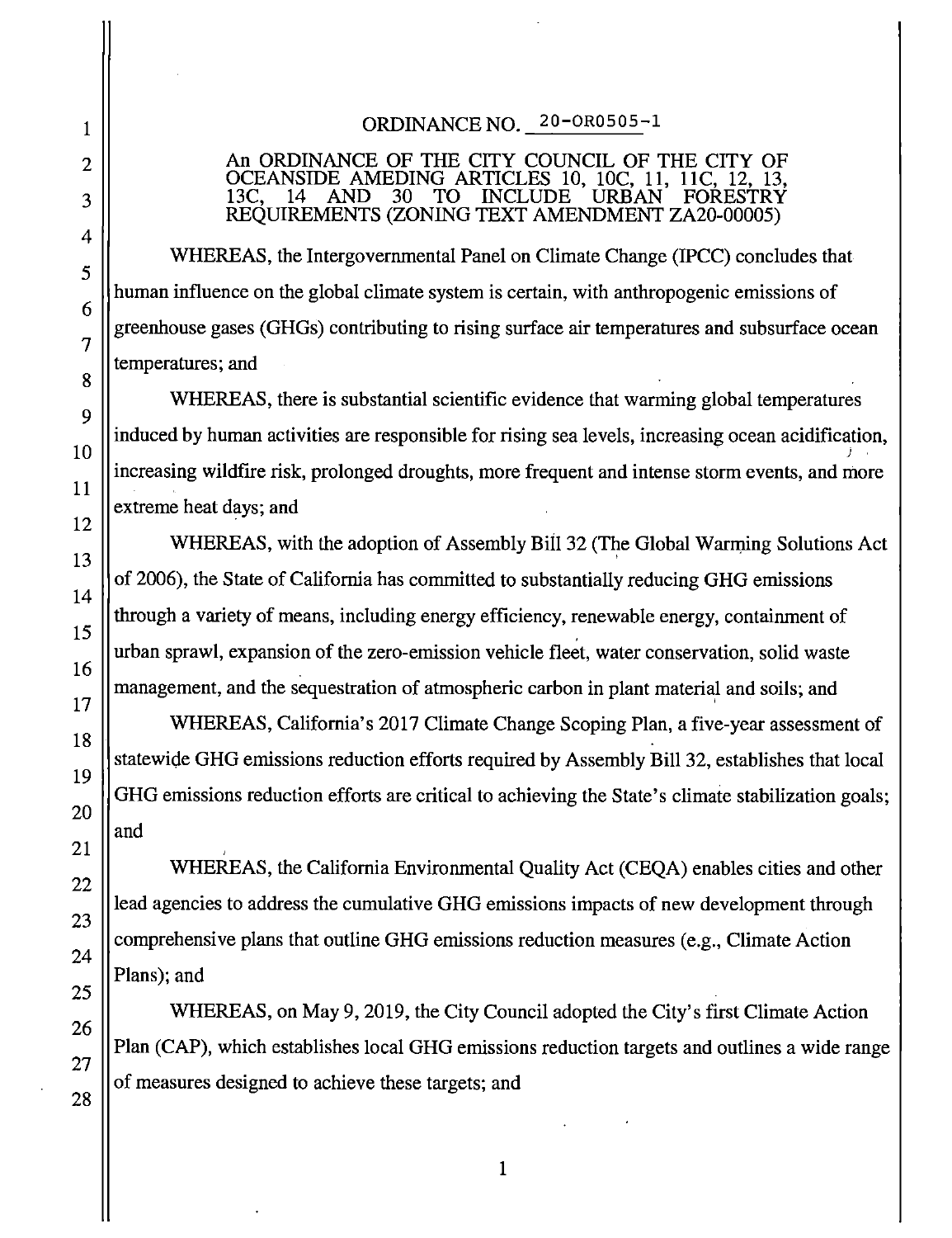22

23

24

25

26

27

28

 $\overline{\mathbf{1}}$ 

 $\overline{2}$ 

WHEREAS, the CAP includes a CAP Consistency Checklist intended to streamline the environmental review process for new development that implements specific GHG emissions reduction features; and

WHEREAS, the CAP Consistency Checklist includes a requirement that all development requiring discretional review must provide a minimum percentage of tree canopy and permeable surface area based on project site area; and

WHEREAS, this and other requirements for new development must be codified in the City's Zoning Ordinance prior to the implementation of the CAP Consistency Checklist.

NOW, THEREFORE, the City Council of the City of Oceanside does ordain as follows: SECTION 1. Oceanside Zoning Ordinance Section 30 is amended to incorporate Subsection 3049 to establish standards for urban forestry program (UFP) plans for projects subject to the entitlement review process, as specified in Exhibit A.

SECTION 2. Oceanside Zoning Ordinance Sections 10, 10C, 11, 11C, 12, 13, 13C, and 14 are amended to incorporate references to Zoning Ordinance Section 3049, as specified in Exhibit B.

SECTION 3. The City Clerk of the City of Oceanside is hereby directed to publish this ordinance, or the title hereof, as a summary, pursuant to state statute, once within fifteen (15) days after its passage in a newspaper of general circulation published in the City of Oceanside.

SECTION 4. For properties within the Coastal Zone, this ordinance shall be effective upon certification of Local Coastal Plan Amendment (LCPA20-00005) by the California Coastal Commission. For properties outside of the Coastal Zone, this ordinance shall be effective thirty days after its adoption. Development proposals which are "deemed complete" prior to the effective date of this ordinance shall not be subject to the amended zoning regulations unless new project applications are refiled subsequent to the effective date of the ordinance.

SECTION 5. Severability.

If any section, sentence, clause or phrase of this Ordinance is for any reason held to be invalid or unconstitutional by a decision of any court of competent jurisdiction, such decision

 $\overline{2}$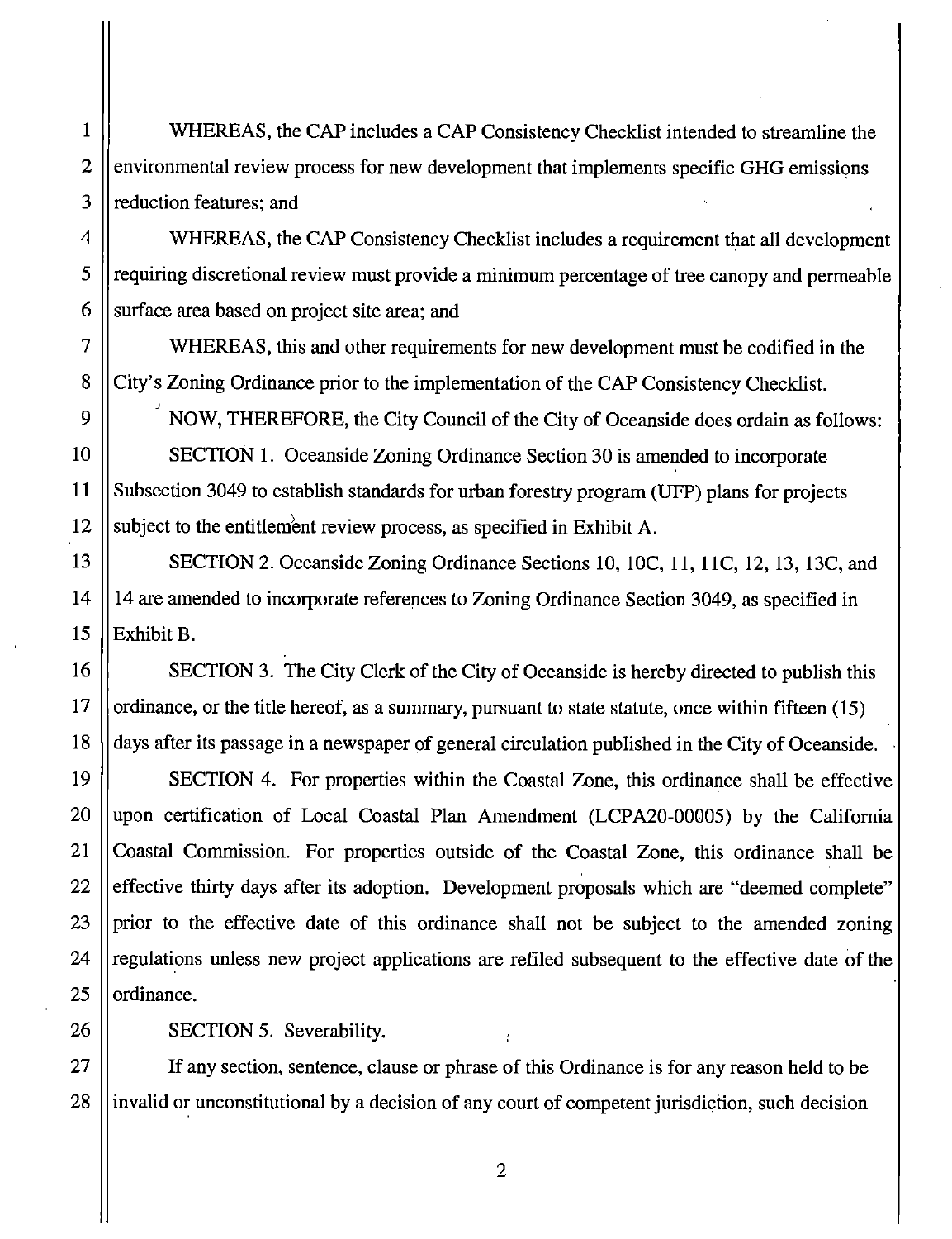| 1    | shall not affect the validity of the remaining portions of this Ordinance. The City Council                                                               |
|------|-----------------------------------------------------------------------------------------------------------------------------------------------------------|
| $-2$ | hereby declares that it would have passed this Ordinance and adopted this Ordinance and each                                                              |
| 3    | section, sentence, clause or phrase thereof, irrespective of the fact that any one or more section,                                                       |
| 4    | subsections, sentences, clauses or phrases be declared invalid or unconstitutional.                                                                       |
| 5    | SECTION 6. Statute of limitations. The time period to seek judicial review of the                                                                         |
| 6    | adoption of this ordinance is set forth in Government Code section $65009(c)(1)(B)$ .                                                                     |
| 7    | INTRODUCED at a regular meeting of the City Council of the City of Oceanside,                                                                             |
| 8    | California, held on the 5th day of August, 2020, and, thereafter,                                                                                         |
| 9    | PASSED AND ADOPTED at a regular meeting of the City Council of the City of                                                                                |
| 10   | Oceanside California, held on the 19th day of August 1, 2020, by the following vote:                                                                      |
| 11   | AYES: WEISS, FELLER, KEIM, RODRIGUEZ, SANCHEZ                                                                                                             |
| 12   | NAYS: NONE                                                                                                                                                |
| 13   | <b>ABSENT: NONE</b>                                                                                                                                       |
| 14   | <b>ABSTAIN: NONE</b>                                                                                                                                      |
| 15   |                                                                                                                                                           |
| 16   | Lotte Mein<br>CITY OF OCEANSIDE                                                                                                                           |
| 17   |                                                                                                                                                           |
| 18   | APPROVED AS TO FORM:                                                                                                                                      |
| 19   | courrie                                                                                                                                                   |
| 20   |                                                                                                                                                           |
| 21   |                                                                                                                                                           |
| 22   |                                                                                                                                                           |
| 23   |                                                                                                                                                           |
| 24   |                                                                                                                                                           |
| 25   |                                                                                                                                                           |
| 26   |                                                                                                                                                           |
| 27   |                                                                                                                                                           |
| 28   | AN ORDINANCE OF THE CITY COUNCIL OF THE CITY OF OCEANSIDE AMENDING CHAPTER 14C TO APPLY THE INCLUSIONARY HOUSING PROGAM TO THE REDEVELOPMENT PROJECT AREA |
|      |                                                                                                                                                           |

 $\mathsf{I}$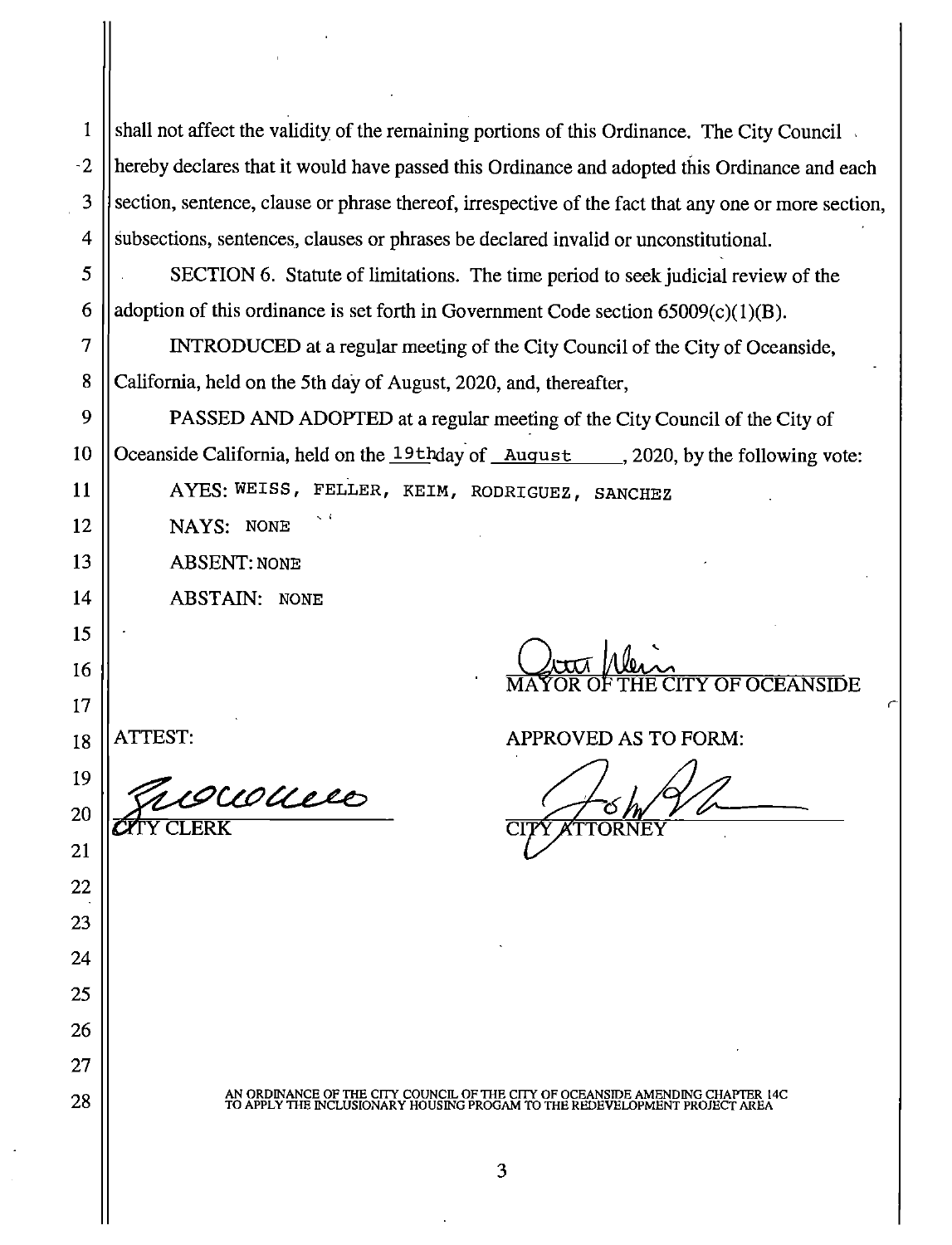# **Exhibit A**

#### **Section 3049 Urban Forestry Program**

All new development that requires administrative or discretionary review shall comply with the urban forestry standards outlined in Table 1.

|  | Table 1                                                     |  |
|--|-------------------------------------------------------------|--|
|  | Minimum Tree Canopy and Permeable Surface Area Requirements |  |

| <b>Project Site Area</b> | <b>Minimum Tree</b><br><b>Canopy Area</b> | <b>Minimum Permeable</b><br><b>Surface Area</b> |
|--------------------------|-------------------------------------------|-------------------------------------------------|
| l acre or more           | 12%                                       | 22%                                             |
| 1/3 acre to 1 acre       | 9%                                        | 16%                                             |
| Less than 1/3 acre       | 7%                                        | 10%                                             |

Permeable surfaces should allow water to pass through it, with pores or openings, and may include gravel, pervious concrete, porous asphalt, paving stone, or similar materials.

Tree canopy area shall be measured using the projected maximum growth of selected tree species, based on planting location.

Projects must also provide a Landscape and Tree Canopy Management Plan (LTCMP). The LTCMP shall include information regarding regular, seasonal, and emergency maintenance, trash abatement, irrigation, tree/plant care, tree replacement, insect and disease infestation prevention, integrated pest management, and appropriate response process etc. Projects that do not maintain landscape in a manner consistent with the approved LTCMP shall be subject to code enforcement action.

In the event a project site cannot feasibly accommodate the minimum permeable surface area required, additional tree canopy, in excess of the minimum requirement, can be credited to meet the minimum permeable surface area requirement.

In the event a project site cannot feasibly accommodate the minimum tree canopy area, the project may plant in the public right-of-way (e.g., parkway) adjacent to the project site or on an alternative site within the City, as approved by the Director of the Public Works Department. Should the City establish a Tree Fund or similar in-lieu fee program, projects that cannot meet minimum requirements may contribute to said program as an alternative means of compliance.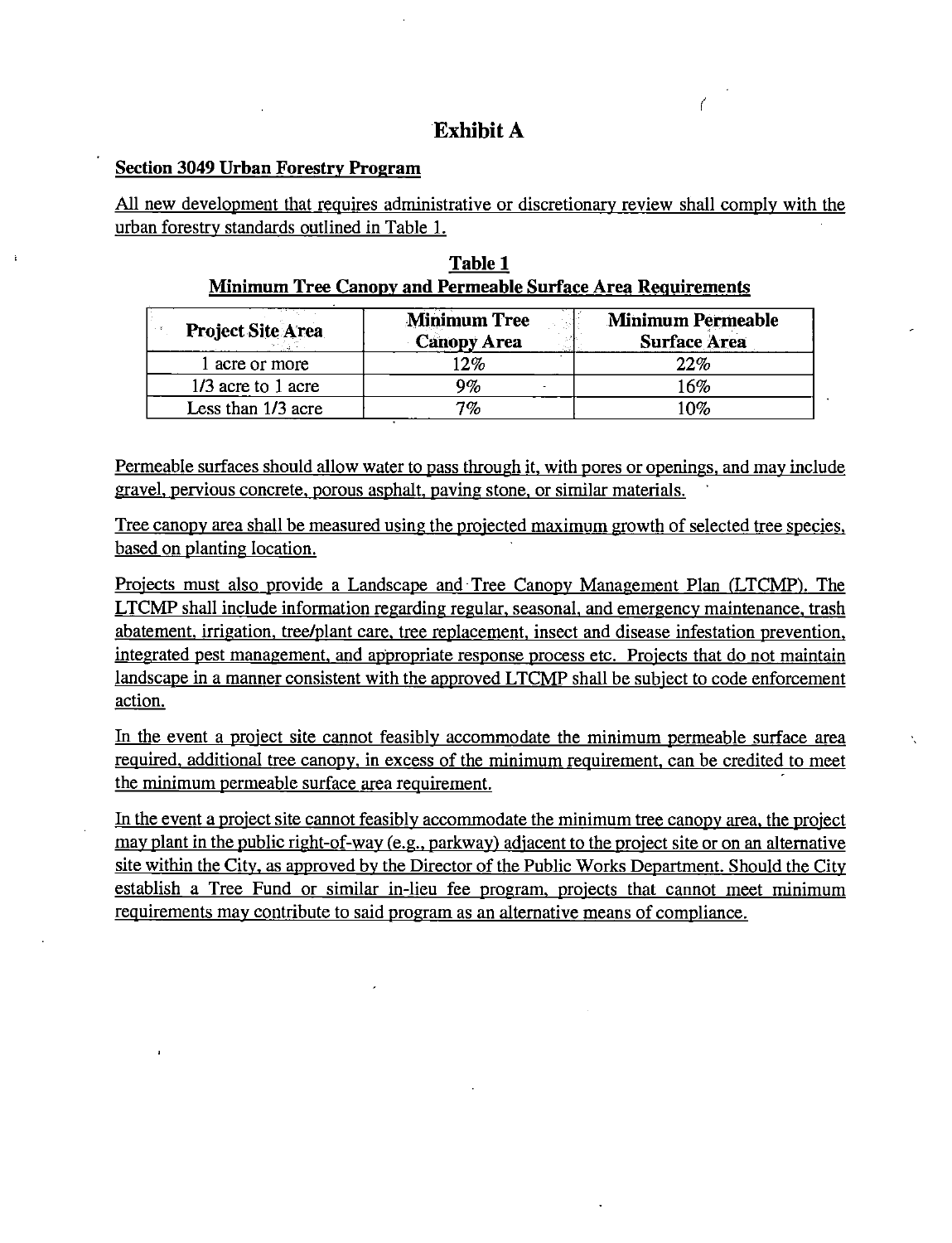# **Exhibit B**

## (ZA20-00005/LCPA20-00005)

Article 10, Section 1050 (MM): See Section 3049 Urban Forestry Program Article 10C, Section 1050 (MM): See Section 3049 Urban Forestry Program Article 11, Section 1130 (AA): See Section 3049 Urban Forestry Program Article 11C, Section 1140 (X): See Section 3049 Urban Forestry Program Article 12, Section 1232 (PP): See Section 3049 Urban Forestry Program Article 13, Section 1330 (R): See Section 3049 Urban Forestry Program Article 13C, Section 1340 (W): See Section 3049 Urban Forestry Program Article 14, Section 1430 (9): See Section 3049 Urban Forestry Program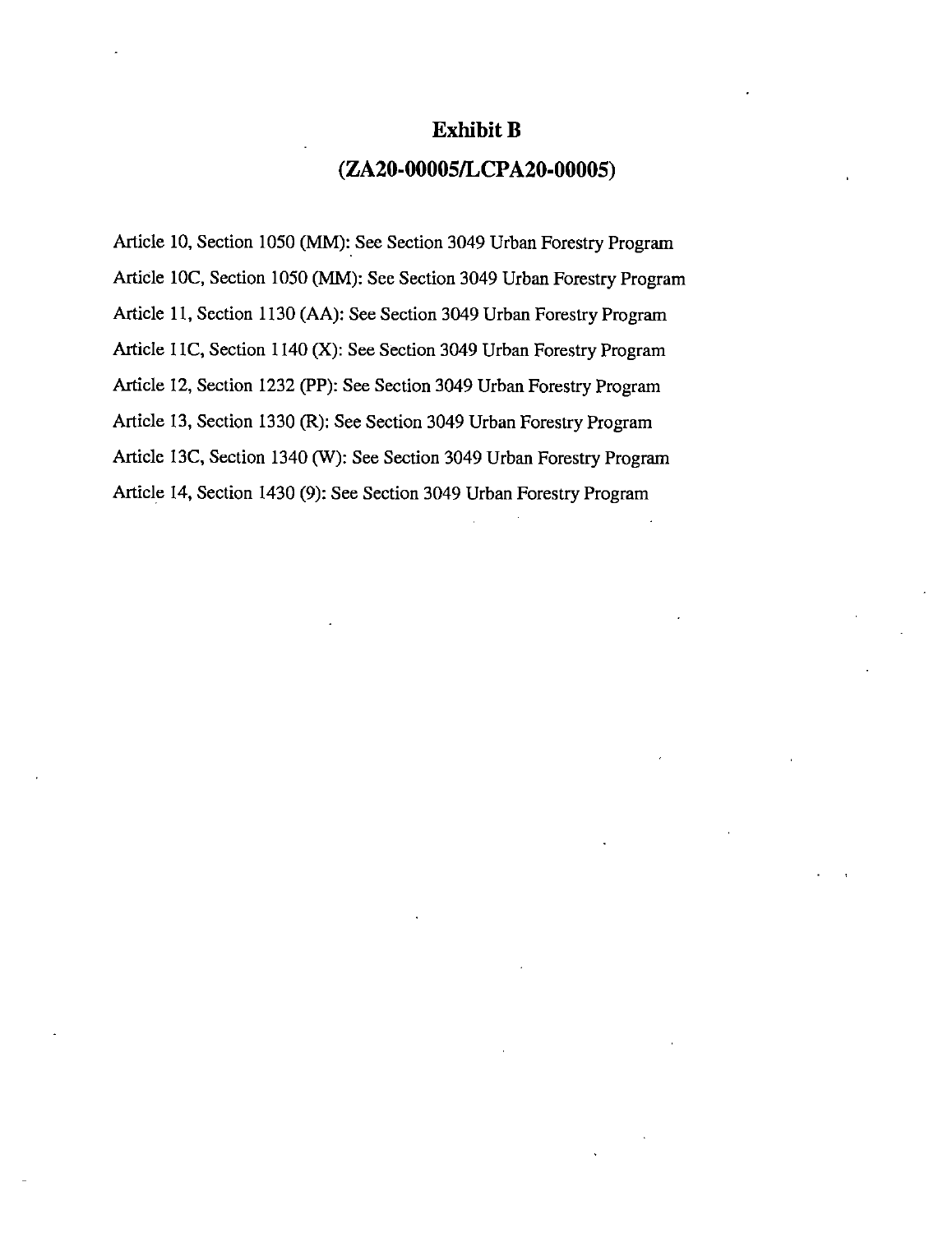#### ORDINANCE NO. 20-OR0506-1

## AN ORDINANCE OF THE CITY COUNCIL OF THE CITY OF OCEANSIDE AMENDING ZONING ORDINANCE ARTICI 10, 10C, 11, 11C, 12, 13, 13C, 14, AND 30 TO INCORPORATE<br>REQUIREMENTS FOR TRANSPORTATION DEMAND MANAGEMENT (ZONING TEXT AMENDMENT ZA20-00006)

WHEREAS, the Intergovernmental Panel on Climate Change (IPCC) concludes that human influence on the global climate system is certain, with anthropogenic emissions of greenhouse gases (GHGs) contributing to rising surface air temperatures and subsurface ocean temperatures; and

WHEREAS, there is substantial scientific evidence that warming global temperatures induced by human activities are responsible for rising sea levels, increasing ocean acidification, increasing wildfire risk, prolonged droughts, more frequent and intense storm events, and more extreme heat days; and

WHEREAS, with the adoption of Assembly Bill 32 (The Global Warming Solutions Act) of 2006), the State of California has committed to substantially reducing GHG emissions through a variety of means, including energy efficiency, renewable energy, containment of urban sprawl, expansion of the zero-emission vehicle fleet, water conservation, solid waste management, and the sequestration of atmospheric carbon in plant material and soils; and

WHEREAS, California's 2017 Climate Change Scoping Plan, a five-year assessment of statewide GHG emissions reduction efforts required by Assembly Bill 32, establishes that local GHG emissions reduction efforts are critical to achieving the State's climate stabilization goals; and

WHEREAS, the California Environmental Quality Act (CEQA) enables cities and other lead agencies to address the cumulative GHG emissions impacts of new development through comprehensive plans that outline GHG emissions reduction measures (e.g., Climate Action Plans); and

WHEREAS, on May 9, 2019, the City Council adopted the City's first Climate Action Plan (CAP), which establishes local GHG emissions reduction targets and outlines a wide range of measures designed to achieve these targets; and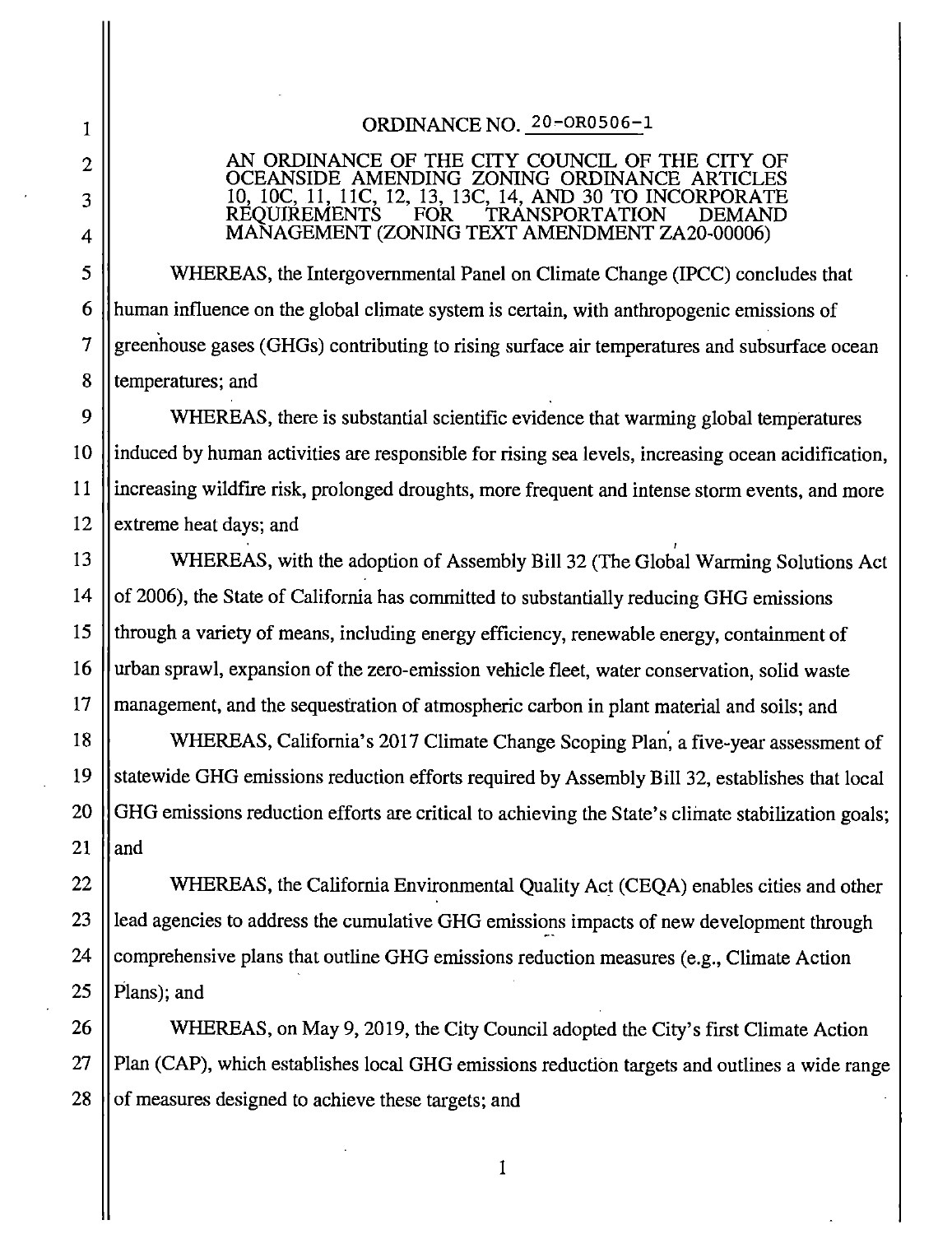WHEREAS, the CAP includes a CAP Consistency Checklist intended to streamline the environmental review process for new development that implements specific GHG emissions reduction features; and

WHEREAS, the CAP Consistency Checklist includes a requirement that certain types of non-residential development projects prepare transportation demand management (TDM) plans that result in a minimum alternative employee commute mode share, with alternative commute modes defined as those that don't involve combustion engine single-occupancy vehicle trips; and

WHEREAS, this and other requirements for new development must be codified in the City's Zoning Ordinance prior to the implementation of the CAP Consistency Checklist.

NOW, THEREFORE, the City Council of the City of Oceanside does ordain as follows: SECTION 1. Oceanside Zoning Ordinance Section 30 is amended to incorporate Subsection 3050 to establish TDM requirements, as specified in Exhibit A.

SECTION 2. Oceanside Zoning Ordinance Sections 10, 10C, 11, 11C, 12, 13, 13C, and 14 are amended to incorporate references to Zoning Ordinance Section 3050, as specified in Exhibit B.

SECTION 3. The City Clerk of the City of Oceanside is hereby directed to publish this ordinance, or the title hereof, as a summary, pursuant to state statute, once within fifteen (15) days after its passage in a newspaper of general circulation published in the City of Oceanside.

SECTION 4. For properties within the Coastal Zone, this ordinance shall be effective upon certification of Local Coastal Plan Amendment (LCPA20-00006) by the California Coastal Commission. For properties outside of the Coastal Zone, this ordinance shall be effective thirty days after its adoption. Development proposals which are "deemed complete" prior to the effective date of this ordinance shall not be subject to the amended zoning regulations unless new project applications are refiled subsequent to the effective date of the ordinance.

SECTION 5. Severability.

 $\mathbf{1}$ 

 $\overline{2}$ 

 $\overline{3}$ 

 $\overline{4}$ 

5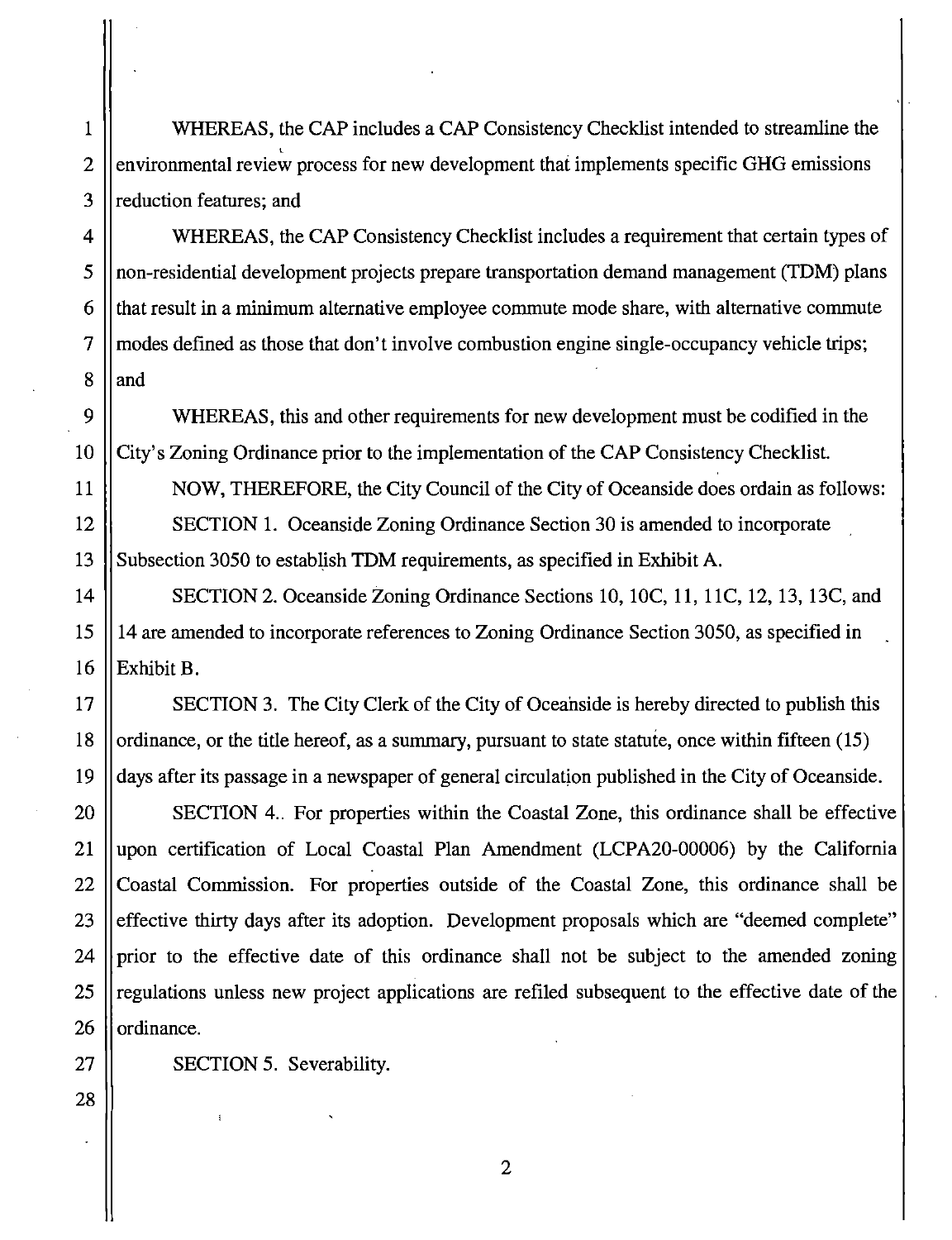$\mathbf{1}$ 

 $\overline{2}$ 

3

 $\boldsymbol{\varDelta}$ 

If any section, sentence, clause or phrase of this Ordinance is for any reason held to be invalid or unconstitutional by a decision of any court of competent jurisdiction, such decision shall not affect the validity of the remaining portions of this Ordinance. The City Council hereby declares that it would have passed this Ordinance and adopted this Ordinance and each section, sentence, clause or phrase thereof, irrespective of the fact that any one or more section, subsections, sentences, clauses or phrases be declared invalid or unconstitutional.

SECTION 6. Statute of limitations. The time period to seek judicial review of the adoption of this ordinance is set forth in Government Code section  $65009(c)(1)(B)$ .

INTRODUCED at a regular meeting of the City Council of the City of Oceanside, California, held on the 5<sup>th</sup> day of August, 2020, and, thereafter,

PASSED AND ADOPTED at a regular meeting of the City Council of the City of Oceanside California, held on the 19th day of August 2020, by the following vote:

AYES: WEISS, FELLER, KEIM, RODRIGUEZ, SANCHEZ

NAYS: NONE

**ABSENT: NONE** 

**ABSTAIN: NONE** 

succes

**OF OCEANSIDE** 

**APPROVED AS TO FORM:** 

What **ORNEY** 

AN ORDINANCE OF THE CITY COUNCIL OF THE CITY OF OCEANSIDE AMENDING ZONING (DRDINANCE ARTICLES 10, 10C, 11, 11C, 12, 13, 13C, 14, AND 30 TO INCORPORATE REQUIREMENTS FOR TRANSPORTATION DEMAND MANAGEMENT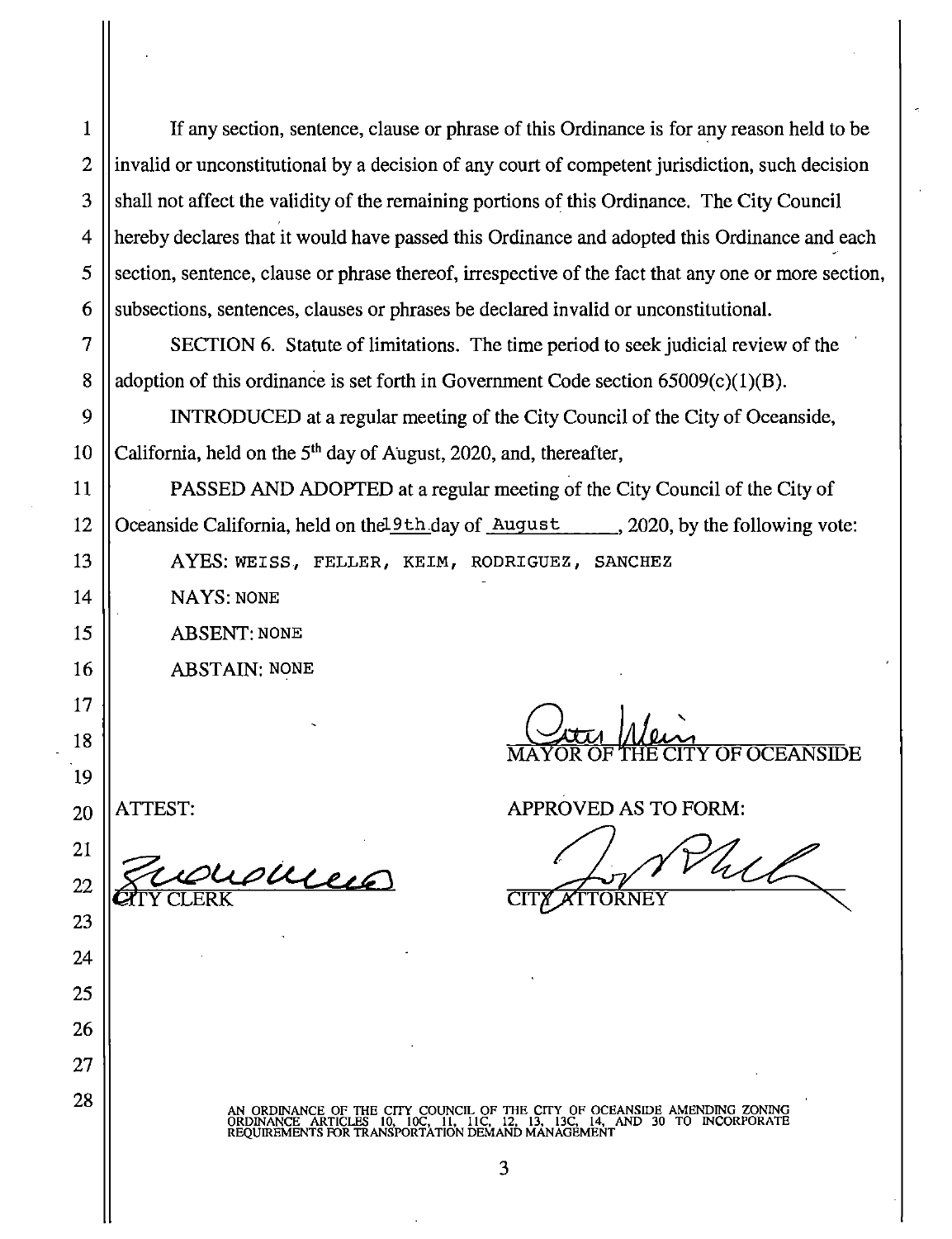# **Exhibit A**

#### 3050 **Transportation Demand Management (TDM)**

New non-residential development and additions to existing non-residential development that generate more than 50 daily employee trips must prepare and implement a transportation demand management (TDM) plan that results in a minimum alternative employee commute share of 20 percent. The alternative employee commute share shall include all commute trips not involving combustion engine single-occupancy vehicles (SOVs). Alternative employee commute modes include ridesharing, public transit, active transportation, telecommuting, and zero-emission vehicles.

TDM plans shall include the following:

- Designation of a Transportation Coordinator responsible for ensuring A. compliance with TDM plan requirements;
- **B.** Site-specific analysis of opportunities for, and constraints upon, alternative commute modes (e.g., active transportation, transit, ridesharing);
- C. Marketing and outreach strategies that educate employees about sustainable travel choices:
- D. Customized travel plans for employees (upon request);
- **E.** Description and justification of selected TDM measures;
- F. Calculation of the estimated commute mode shift associated with selected TDM measures; and
- G. A monitoring and reporting program, including provisions for addressing changes in tenancy.

To calculate the estimated alternative employee commute mode share achieved by selected TDM measures, applicants may utilize resources provided by transportation agencies and other government entities (e.g., SANDAG's Mobility Management Toolbox) or commission a qualified transportation planning and/or engineering consultant to prepare customized calculations based on best available information and industry-standard methodologies. The format of a TDM plan, as well as the methodology employed to calculate commute mode shift, shall be subject to review and approval by the City Planner.

Projects shall initiate monitoring of the employee commute mode share through employee surveys within six months of reaching 75 percent occupancy or within 12 months of initial occupancy, whichever occurs first. TDM plans shall be implemented within 12 months of full occupancy. The minimum 20 percent alternative employee commute mode share shall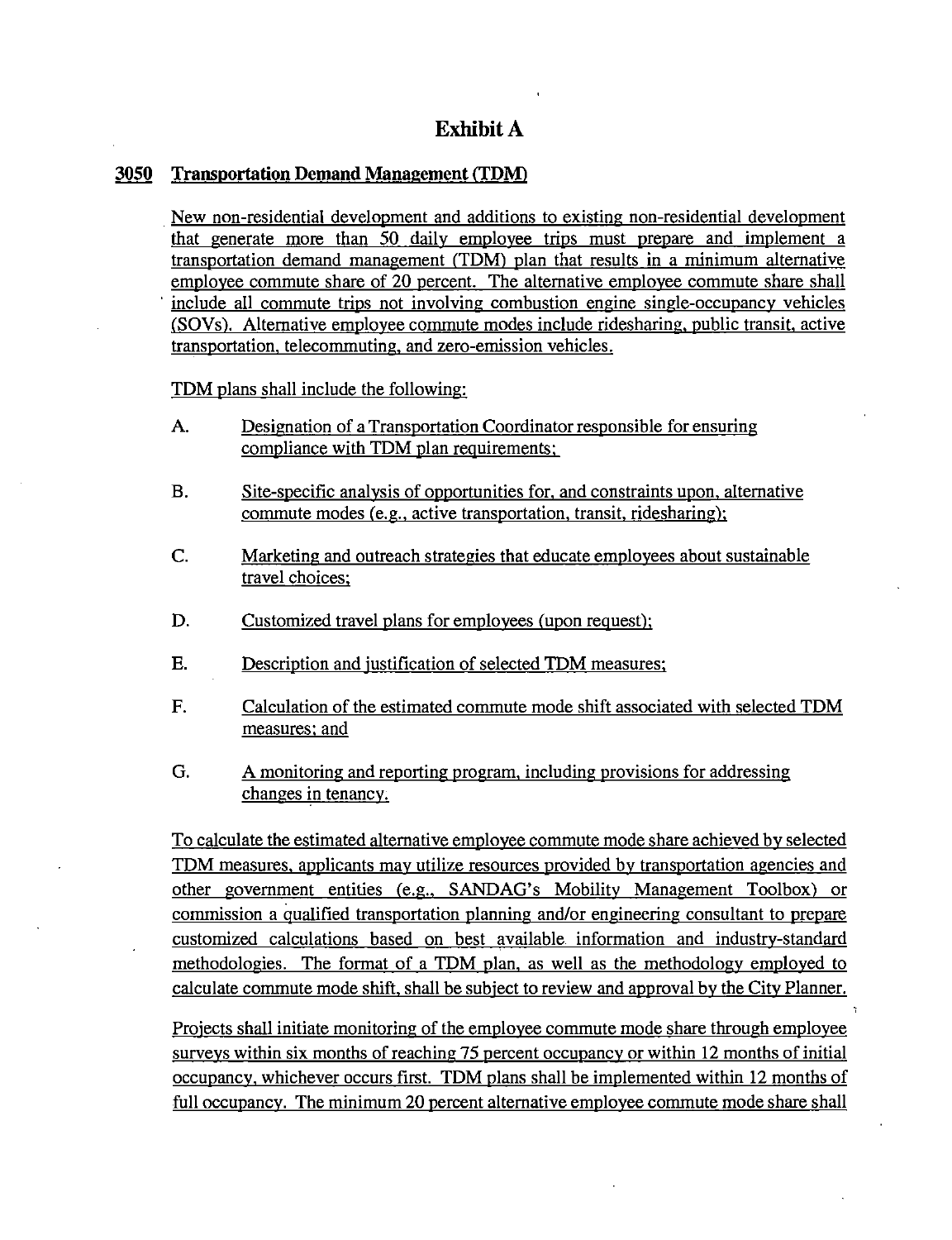be documented within three (3) years of project completion (i.e., issuance of final building permits or certificates of occupancy). Should the minimum alternative employee commute mode share not be achieved within three (3) years, the TDM plan shall be revised within six months to introduce additional and/or modified TDM measures. Projects that do not achieve the minimum alternative employee commute mode share within three (3) years of completion shall report commute mode share information to the City on an annual basis. Projects that achieve the minimum 20 percent alternative employee commute mode share shall report employee commute mode share information to the City every three (3) years.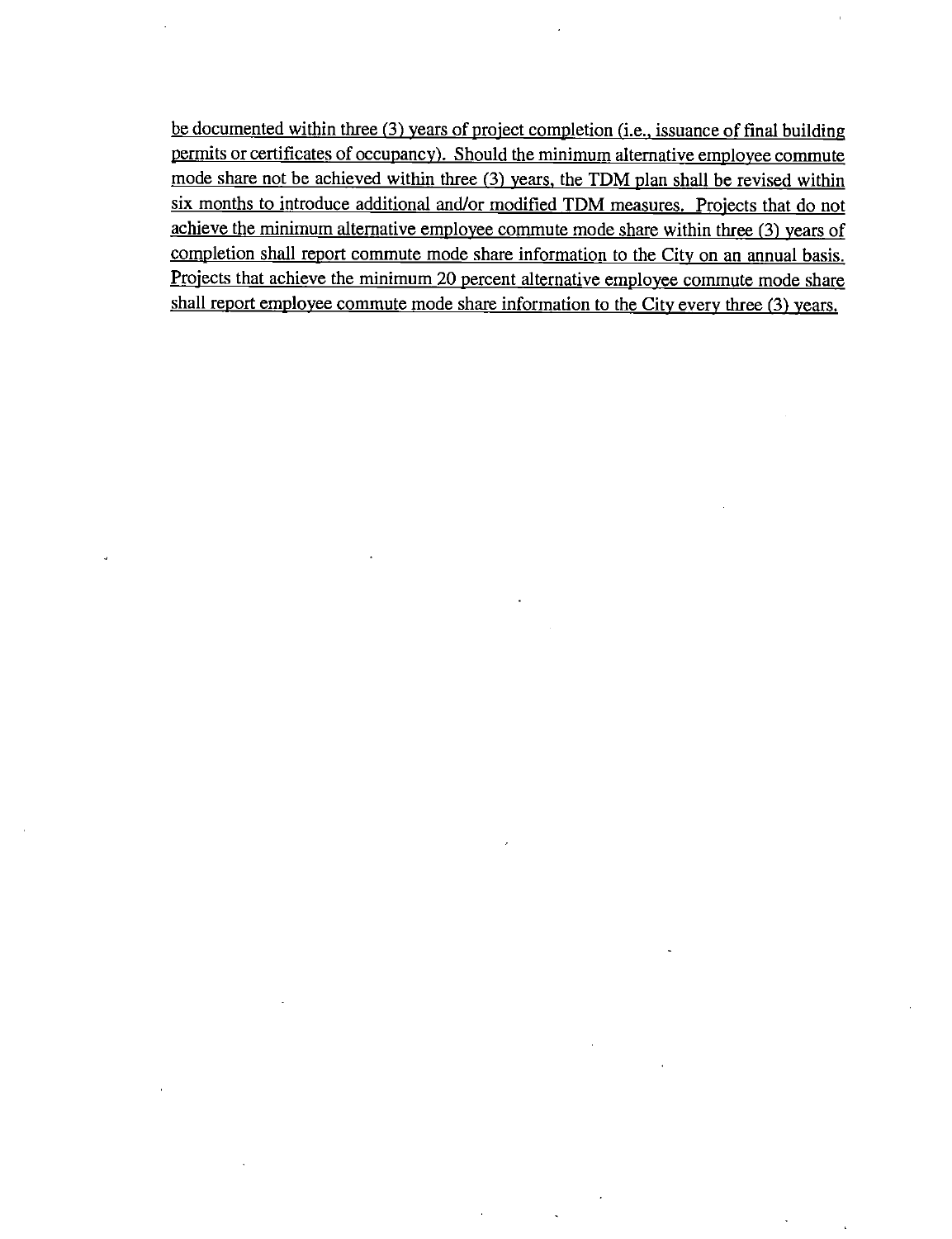### **Exhibit B**

### (ZA20-00006/LCPA20-00006)

Article 10, Section 1050 (NN): See Section 3050 Transportation Demand Management (TDM) Article 10C, Section 1050 (II): See Section 3050 Transportation Demand Management (TDM) Article 11, Section 1130 (BB): See Section 3050 Transportation Demand Management (TDM) Article 11C, Section 1140 (V): See Section 3050 Transportation Demand Management (TDM) Article 12, Section 1232 (PP): See Section 3050 Transportation Demand Management (TDM) Article 13, Section 1330 (T): See Section 3050 Transportation Demand Management (TDM) Article 13C, Section 1340 (X): See Section 3050 Transportation Demand Management (TDM) Article 14, Section 1430 (10): See Section 3050 Transportation Demand Management (TDM)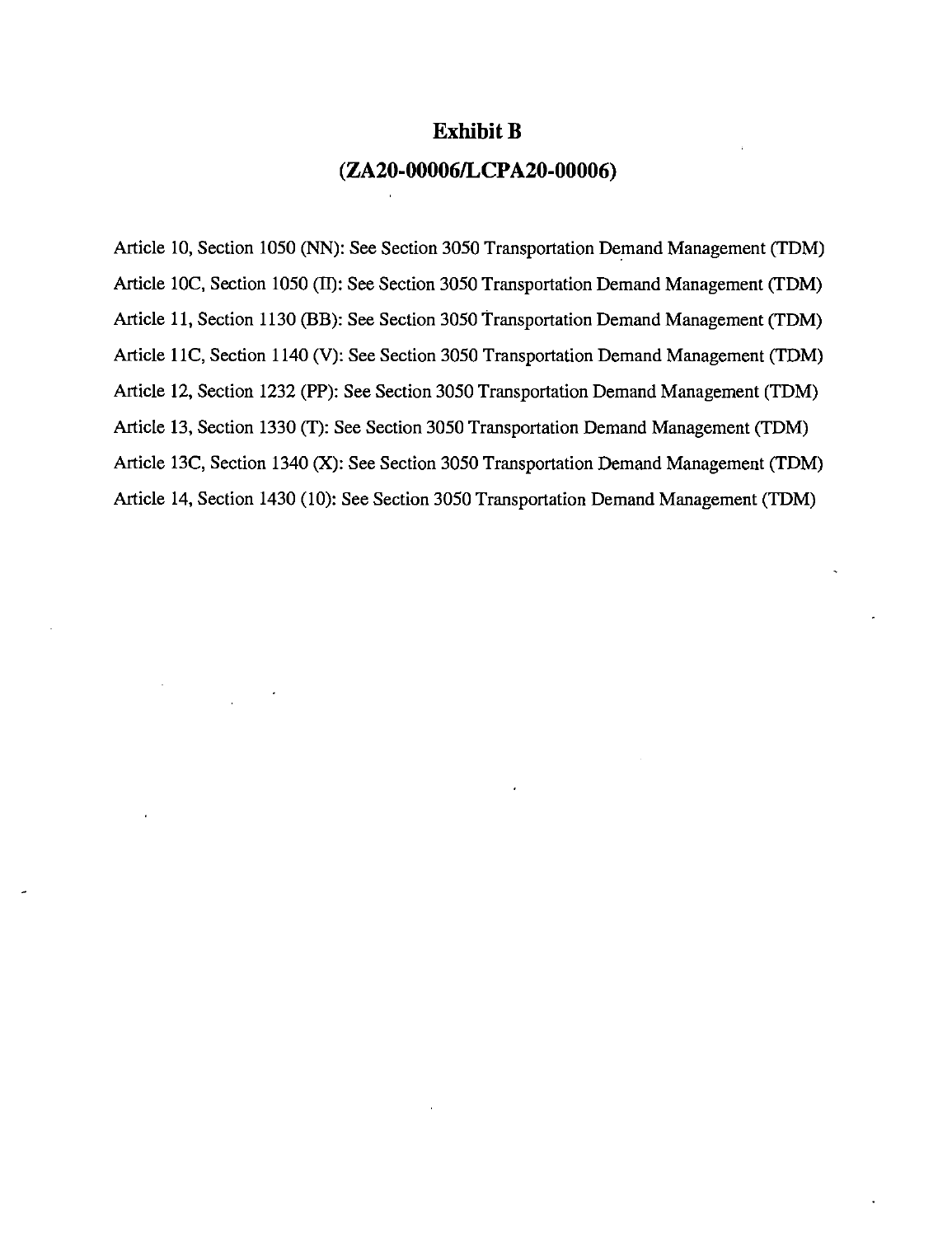# **Exhibit A**

#### **Section 3047 Renewable Energy Facilities**

Certain types of new development shall install and maintain renewable energy facilities (e.g. solar photovoltaic systems). Additions to existing development meeting the threshold established in Subsection B shall render such development "solar ready" per the current versions of the California Energy Code and California Green Building Standards Code. In the event that state requirements for renewable energy facilities and solar ready design exceed those outlined in this section, state requirements shall prevail.

- A. As specified below, the following types of development shall install and maintain renewable energy facilities that supply at least 50 percent of forecasted electricity demand:
	- o Residential projects that include 25 or more units
	- o Industrial projects larger than 25,000 square feet
	- o Commercial and institutional projects larger than 12,500 square feet
	- o Mixed-use development (consisting of residential and commercial uses) larger than  $12,500$  square feet
	- o In the event that installing a renewable energy facility is not feasible, applicants can purchase an energy portfolio comprising at least 75% renewable, emissions-free energy.
- B. Additions to all existing development over 1,500 square feet shall be rendered "solar ready," as defined above.

| <b>EXHIBIT NO. 3</b>                                        |  |
|-------------------------------------------------------------|--|
| <b>Text Revisions</b>                                       |  |
| LCP-6-OCN-21-0088-3<br><b>California Coastal Commission</b> |  |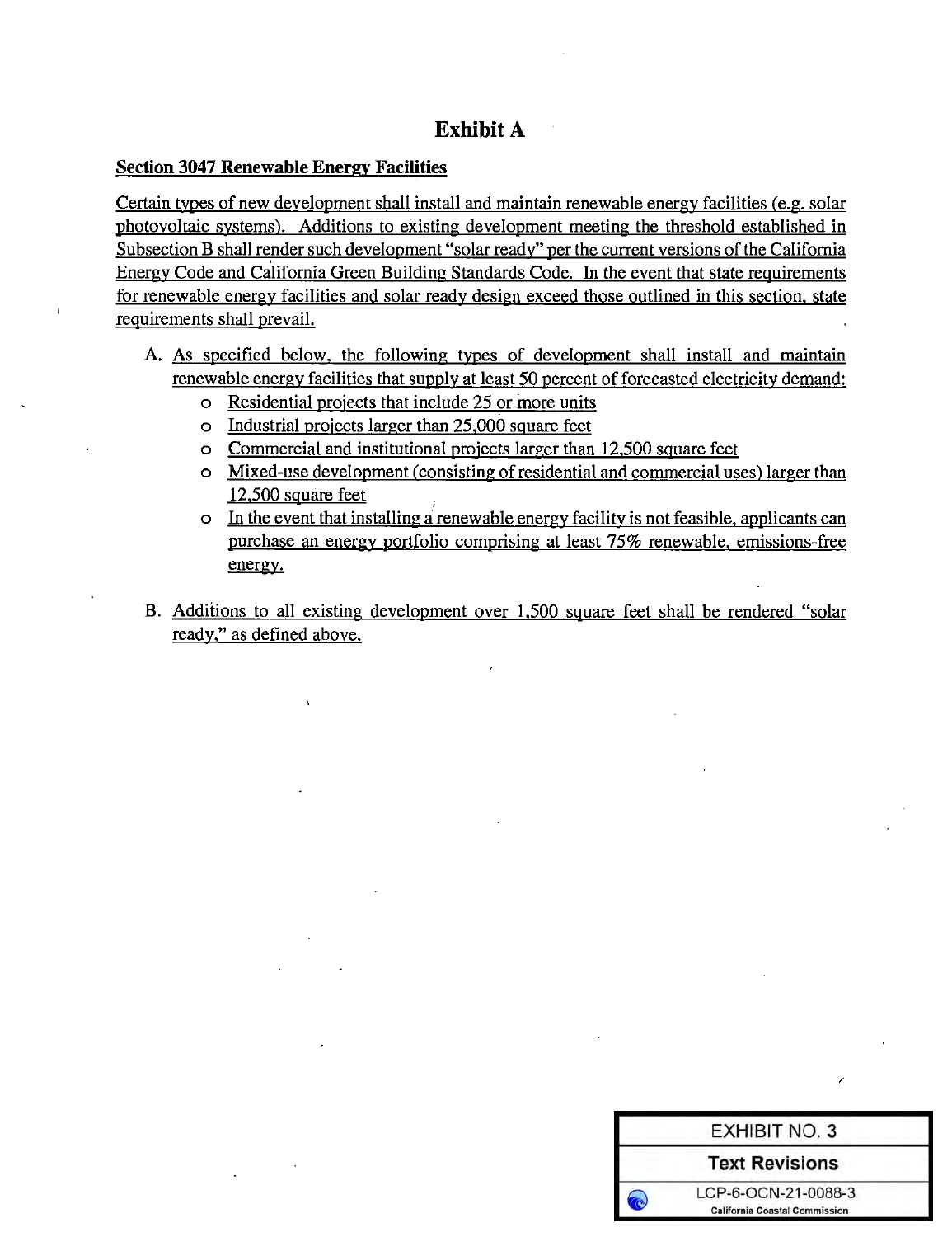#### 3048 Preferential Electric Vehicle Parking and Electric Vehicle Charging Facilities

Multi-family residential and non-residential development of a certain scale is required to provide preferential parking and charging facilities for electric vehicles. The standards for preferential parking and electric vehicle charging facilities outlined in this section are intended to exceed those established by state law. In the event state standards exceed those outlined in this section, state standards shall apply.

Electric vehicle charging facilities installed in accordance with this section shall comply with Article 625 of the California Electrical Code and subsequent iterations thereof.

Single-family residential developments are subject to the Cal Green Building Code requirements and therefore exempt from the standards outlined in this section.

As specified in Tables 1 and 2, new multi-family residential and nonresidential developments that include five or more parking spaces shall reserve 15 percent of parking spaces for zero-emission vehicles and equip 50 percent of these reserved spaces with Level 2 electric vehicle charging facilities.

The standards outlined in Table 1 shall apply to multi-family residential development featuring common parking facilities, with "common parking facilities" defined as those where parking spaces are not separated from one another by walls or doors but rather assembled in open and shared spaces. Multi-family residential development with non-common parking facilities (e.g., private garages) shall provide at least one 240-volt/16-ampere electrical outlet in each compartmentalized parking area to accommodate "Level 2" electric vehicle charging.

Multi-family development that includes dedicated visitor parking shall provide at least one visitorserving electric vehicle parking space equipped with charging facilities.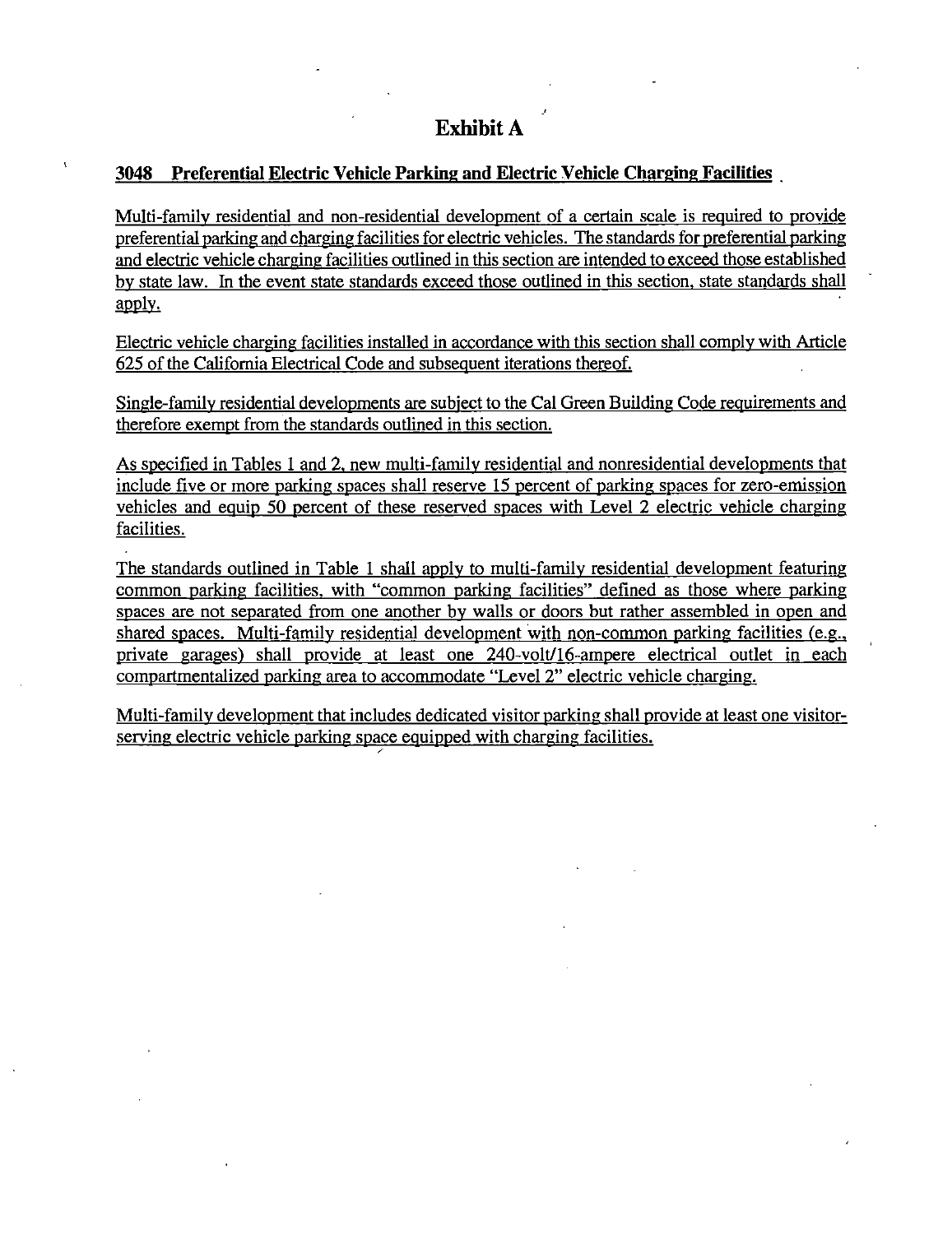| Table 1                                                 |
|---------------------------------------------------------|
| <b>Multi-Family Residential Electric Vehicle (EV)</b>   |
| <b>Parking Space and Charging Facility Requirements</b> |

 $\mathbf{t}$ 

| <b>Total Required</b><br><b>Parking Spaces</b> | <b>Required Reserved</b><br>${\rm EV}$ Spaces $^*$ | <b>Required Charger</b><br><b>Equipped Facilities</b> |
|------------------------------------------------|----------------------------------------------------|-------------------------------------------------------|
| $5-9$                                          |                                                    | 0                                                     |
| $10 - 19$                                      | 2                                                  |                                                       |
| 20-29                                          | 3                                                  |                                                       |
| $30 - 46$                                      | $4 - 6$                                            | $2 - 3$                                               |
| 47-79                                          | $7 - 11$                                           | $3 - 5$                                               |
| 80-106                                         | $12 - 15$                                          | $6 - 7$                                               |
| 107-153                                        | $16 - 22$                                          | $8 - 11$                                              |
| 154-200                                        | $23 - 30$                                          | $12 - 15$                                             |
| $201+$                                         | 15% of Total Required<br>Parking Spaces*           | 50% of Required EV<br><b>Parking Spaces</b>           |

l.

\*The minimum number of required EV parking spaces and charging facilities shall be rounded down to the next whole number.

L.

 $\chi$  $\ddot{\phantom{a}}$ 

| <b>Table 2</b>                                    |
|---------------------------------------------------|
| <b>Non-Residential Electric Vehicle (EV)</b>      |
| <b>Parking and Charging Facility Requirements</b> |

| <b>Required</b><br><b>Parking Spaces</b> | <b>Required Reserved</b><br><b>EV</b> Spaces* | <b>Required Charger</b><br><b>Equipped Facilities</b> |
|------------------------------------------|-----------------------------------------------|-------------------------------------------------------|
| $5 - 13$                                 |                                               |                                                       |
| 14-19                                    | 2                                             |                                                       |
| 20-33                                    | $3-4$                                         | 2                                                     |
| 34-46                                    | $5-6$                                         | $2 - 3$                                               |
| 47-66                                    | $7-9$                                         | $3-4$                                                 |
| 67-86                                    | $10 - 12$                                     | $5-6$                                                 |
| 87-119                                   | $13 - 17$                                     | $6 - 8$                                               |
| $120+$                                   | 15% of Total Required<br>Parking Spaces*      | 50% of Required EV<br><b>Parking Spaces</b>           |

\*The minimum number of required EV parking spaces and charging facilities shall be rounded down to the next whole number.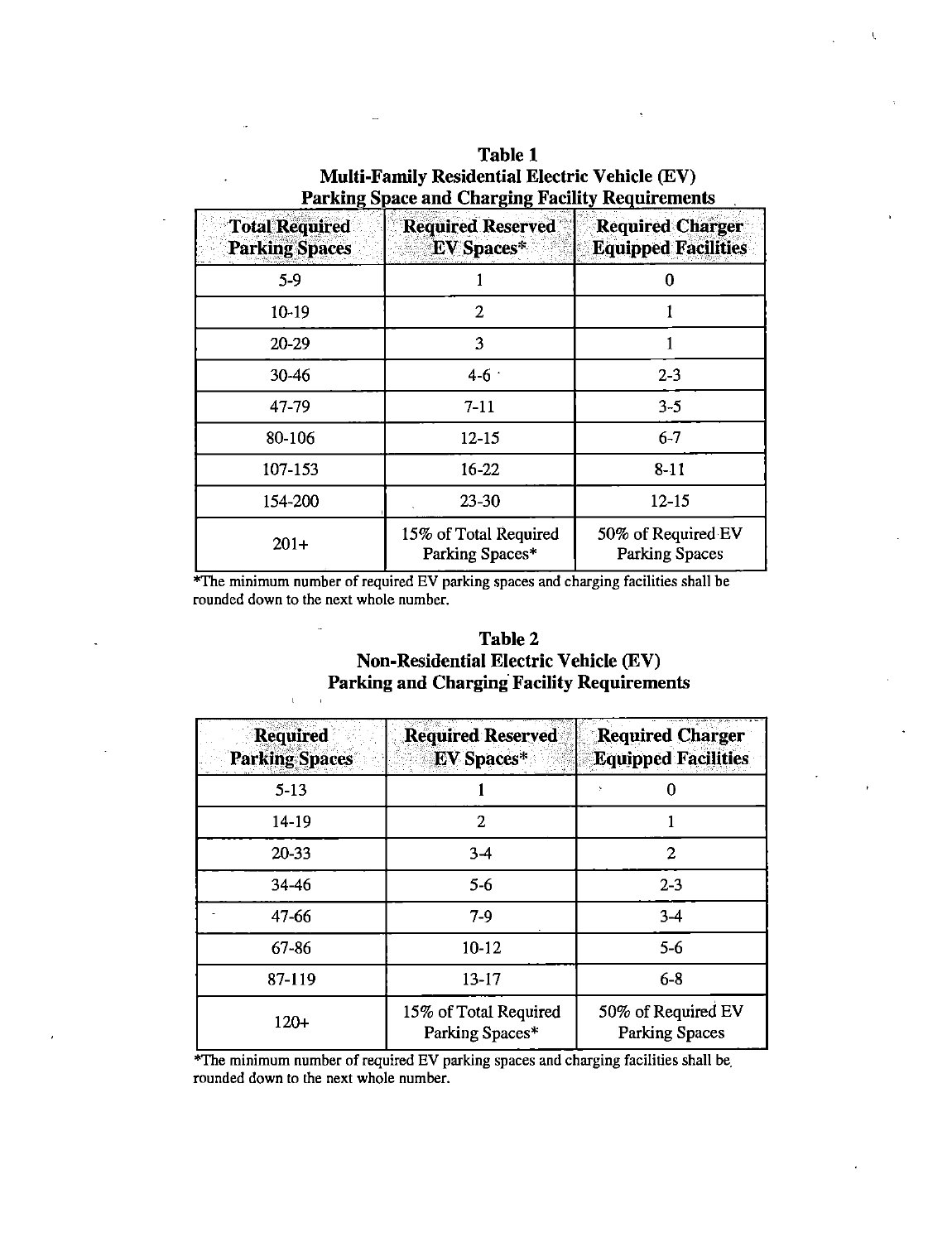# **Exhibit A**

#### **Section 3049 Urban Forestry Program**

All new development that requires administrative or discretionary review shall comply with the urban forestry standards outlined in Table 1.

|  | Table 1                                                     |  |
|--|-------------------------------------------------------------|--|
|  | Minimum Tree Canopy and Permeable Surface Area Requirements |  |

| <b>Project Site Area</b> | <b>Minimum Tree</b><br><b>Canopy Area</b> | <b>Minimum Permeable</b><br><b>Surface Area</b> |
|--------------------------|-------------------------------------------|-------------------------------------------------|
| l acre or more           | 12%                                       | 22%                                             |
| 1/3 acre to 1 acre       | 9%                                        | 16%                                             |
| Less than 1/3 acre       | 7%                                        | 10%                                             |

Permeable surfaces should allow water to pass through it, with pores or openings, and may include gravel, pervious concrete, porous asphalt, paving stone, or similar materials.

Tree canopy area shall be measured using the projected maximum growth of selected tree species, based on planting location.

Projects must also provide a Landscape and Tree Canopy Management Plan (LTCMP). The LTCMP shall include information regarding regular, seasonal, and emergency maintenance, trash abatement, irrigation, tree/plant care, tree replacement, insect and disease infestation prevention, integrated pest management, and appropriate response process etc. Projects that do not maintain landscape in a manner consistent with the approved LTCMP shall be subject to code enforcement action.

In the event a project site cannot feasibly accommodate the minimum permeable surface area required, additional tree canopy, in excess of the minimum requirement, can be credited to meet the minimum permeable surface area requirement.

In the event a project site cannot feasibly accommodate the minimum tree canopy area, the project may plant in the public right-of-way (e.g., parkway) adjacent to the project site or on an alternative site within the City, as approved by the Director of the Public Works Department. Should the City establish a Tree Fund or similar in-lieu fee program, projects that cannot meet minimum requirements may contribute to said program as an alternative means of compliance.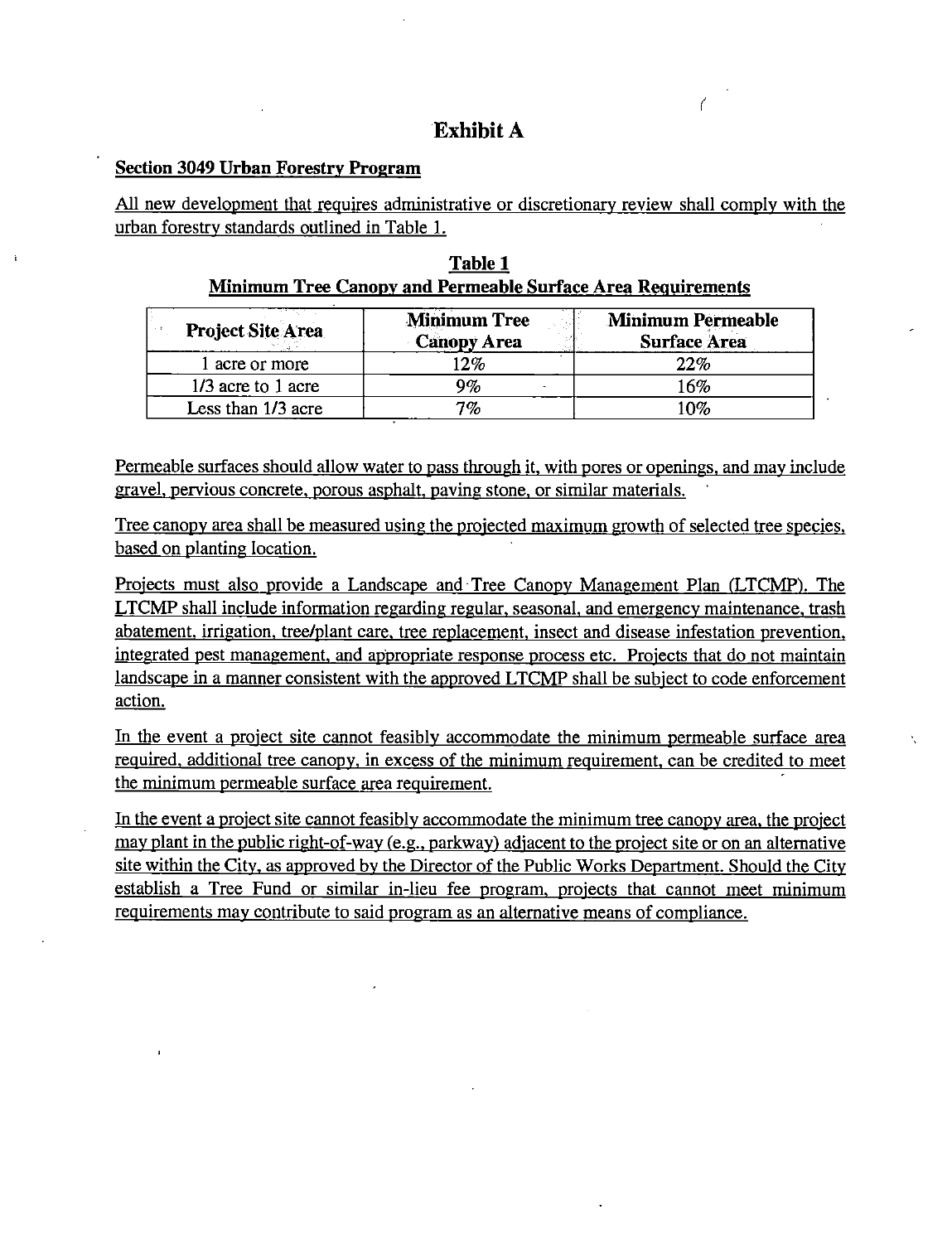# **Exhibit A**

#### 3050 **Transportation Demand Management (TDM)**

New non-residential development and additions to existing non-residential development that generate more than 50 daily employee trips must prepare and implement a transportation demand management (TDM) plan that results in a minimum alternative employee commute share of 20 percent. The alternative employee commute share shall include all commute trips not involving combustion engine single-occupancy vehicles (SOVs). Alternative employee commute modes include ridesharing, public transit, active transportation, telecommuting, and zero-emission vehicles.

TDM plans shall include the following:

- Designation of a Transportation Coordinator responsible for ensuring A. compliance with TDM plan requirements;
- **B.** Site-specific analysis of opportunities for, and constraints upon, alternative commute modes (e.g., active transportation, transit, ridesharing);
- C. Marketing and outreach strategies that educate employees about sustainable travel choices:
- D. Customized travel plans for employees (upon request);
- **E.** Description and justification of selected TDM measures;
- F. Calculation of the estimated commute mode shift associated with selected TDM measures; and
- G. A monitoring and reporting program, including provisions for addressing changes in tenancy.

To calculate the estimated alternative employee commute mode share achieved by selected TDM measures, applicants may utilize resources provided by transportation agencies and other government entities (e.g., SANDAG's Mobility Management Toolbox) or commission a qualified transportation planning and/or engineering consultant to prepare customized calculations based on best available information and industry-standard methodologies. The format of a TDM plan, as well as the methodology employed to calculate commute mode shift, shall be subject to review and approval by the City Planner.

Projects shall initiate monitoring of the employee commute mode share through employee surveys within six months of reaching 75 percent occupancy or within 12 months of initial occupancy, whichever occurs first. TDM plans shall be implemented within 12 months of full occupancy. The minimum 20 percent alternative employee commute mode share shall